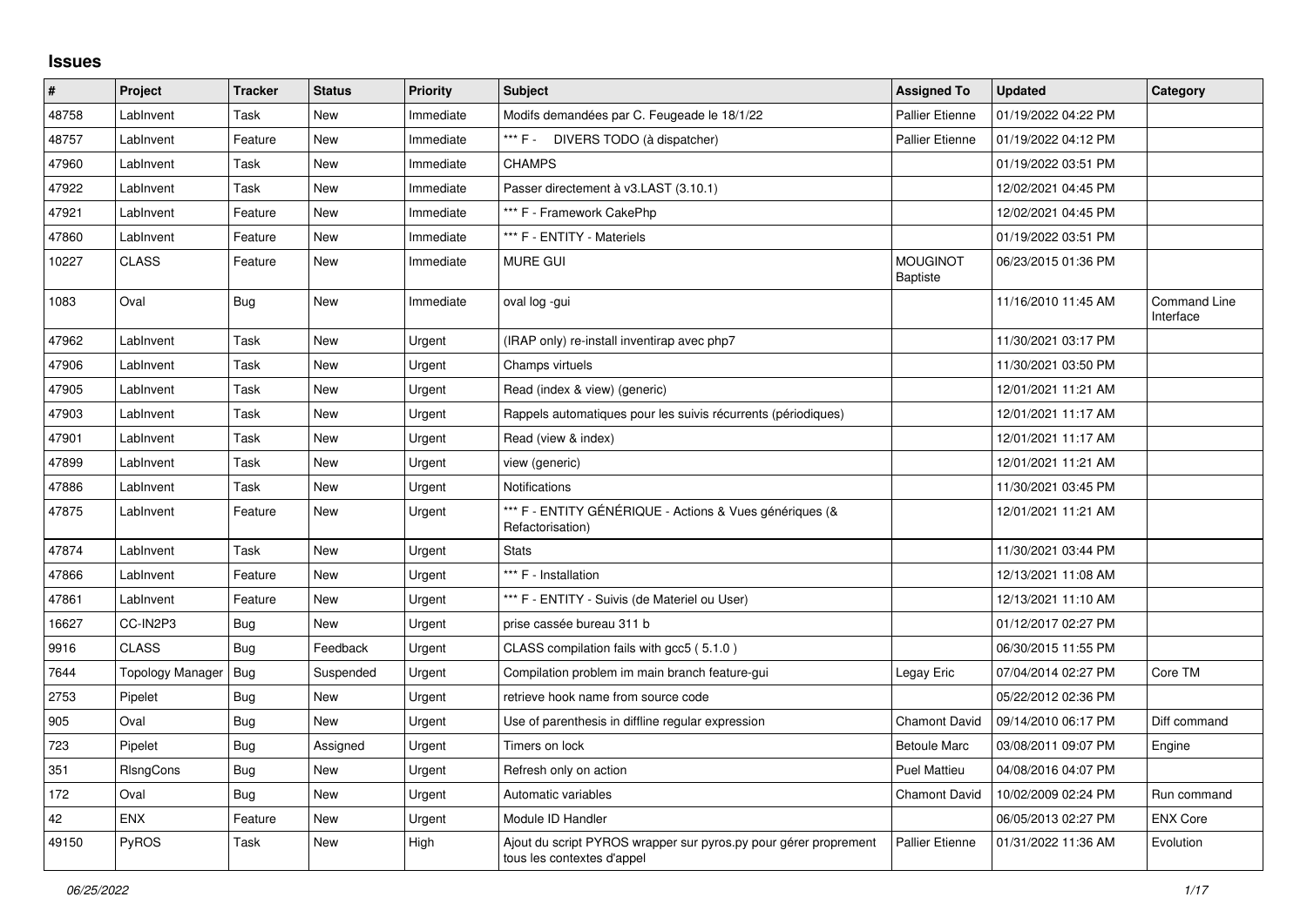| #     | Project   | <b>Tracker</b> | <b>Status</b> | <b>Priority</b> | Subject                                                                          | <b>Assigned To</b> | <b>Updated</b>      | Category |
|-------|-----------|----------------|---------------|-----------------|----------------------------------------------------------------------------------|--------------------|---------------------|----------|
| 49149 | PyROS     | Task           | New           | High            | SCRIPT RUN (PYROS/pyros.py) (uniquement pour la partie<br>execution)             |                    | 05/24/2022 02:55 PM |          |
| 48278 | PyROS     | Task           | New           | High            | AGENT général (dont dépendent tous les agents et AgentDevices)                   |                    | 01/29/2022 01:05 AM |          |
| 48271 | PyROS     | Task           | New           | High            | CLASSIC installation (with venv)                                                 |                    | 03/16/2022 07:27 AM |          |
| 47952 | LabInvent | Task           | <b>New</b>    | High            | Ecran d'accueil à restructurer                                                   |                    | 11/30/2021 03:43 PM |          |
| 47947 | LabInvent | Task           | New           | High            | docker only                                                                      |                    | 12/13/2021 11:07 AM |          |
| 47942 | LabInvent | Task           | New           | High            | index (generic)                                                                  |                    | 11/30/2021 03:48 PM |          |
| 47937 | LabInvent | Task           | New           | High            | Read (index & view) (generic ?)                                                  |                    | 11/30/2021 03:48 PM |          |
| 47936 | LabInvent | Task           | New           | High            | 3-4 - TBO & ARCHIVED                                                             |                    | 11/30/2021 03:43 PM |          |
| 47934 | LabInvent | Task           | <b>New</b>    | High            | LIFECYCLE (Status) : CREATED => (TBO) => VALIDATED => TBA<br>=> ARCHIVED         |                    | 11/30/2021 03:43 PM |          |
| 47927 | LabInvent | Task           | <b>New</b>    | High            | A gérer via fichier conf YAML                                                    |                    | 11/30/2021 03:47 PM |          |
| 47926 | LabInvent | Task           | New           | High            | Instance DEMO docker - à installer sur hyp2 puis sur VM pweb3                    |                    | 12/13/2021 11:07 AM |          |
| 47914 | LabInvent | Task           | <b>New</b>    | High            | index (generic)                                                                  |                    | 11/30/2021 03:50 PM |          |
| 47912 | LabInvent | Task           | New           | High            | (VUE) Elements et Helper                                                         |                    | 11/30/2021 03:51 PM |          |
| 47897 | LabInvent | Task           | New           | High            | *** F - Stats (Users)                                                            |                    | 11/30/2021 03:48 PM |          |
| 47890 | LabInvent | Task           | <b>New</b>    | High            | Commander (demande achat)                                                        |                    | 01/19/2022 03:48 PM |          |
| 47884 | LabInvent | Task           | New           | High            | partitionnement par Site (besoin IP2I/LMA)                                       |                    | 11/30/2021 03:43 PM |          |
| 47882 | LabInvent | Task           | New           | High            | Delete - delete                                                                  |                    | 11/30/2021 03:42 PM |          |
| 47881 | LabInvent | Task           | <b>New</b>    | High            | Read - view                                                                      |                    | 11/30/2021 03:42 PM |          |
| 47879 | LabInvent | Task           | New           | High            | Create/Update - add edit                                                         |                    | 11/30/2021 03:42 PM |          |
| 47878 | LabInvent | Task           | New           | High            | Autres                                                                           |                    | 11/30/2021 03:44 PM |          |
| 47877 | LabInvent | Task           | <b>New</b>    | High            | find (search)                                                                    |                    | 11/30/2021 03:43 PM |          |
| 47876 | LabInvent | Task           | New           | High            | CRUD                                                                             |                    | 11/30/2021 03:42 PM |          |
| 47872 | LabInvent | Task           | New           | High            | <b>Actions &amp; Vues</b>                                                        |                    | 11/30/2021 03:42 PM |          |
| 47867 | LabInvent | Task           | New           | High            | *** F - Autorisations (Users)                                                    |                    | 11/30/2021 03:47 PM |          |
| 47863 | LabInvent | Feature        | New           | High            | *** F - ENTITY - Users                                                           |                    | 11/30/2021 03:43 PM |          |
| 47388 | PyROS     | Task           | New           | High            | (F14) ENTITIES - definition & implementation - CONFIG FILES                      |                    | 01/29/2022 01:25 AM |          |
| 45485 | PyROS     | Feature        | New           | High            | **** D0 - GENERAL, ADMINISTRATIVE & TECHNICAL                                    |                    | 03/16/2022 04:53 PM |          |
| 45483 | PyROS     | Feature        | New           | High            | **** D4 - Images production (L0)                                                 |                    | 03/16/2022 07:28 AM |          |
| 45482 | PyROS     | Feature        | New           | High            | **** D3 - Sequences submission & plannig                                         |                    | 02/22/2022 03:01 PM |          |
| 45480 | PyROS     | Feature        | New           | High            | **** D1 - System Security & Control                                              |                    | 05/24/2022 02:55 PM |          |
| 45043 | PyROS     | Task           | New           | High            | Démo IRAP (install classique ?) + retrouver ancienne utilisation de<br>PlcConfig | Pallier Etienne    | 12/14/2021 12:00 PM |          |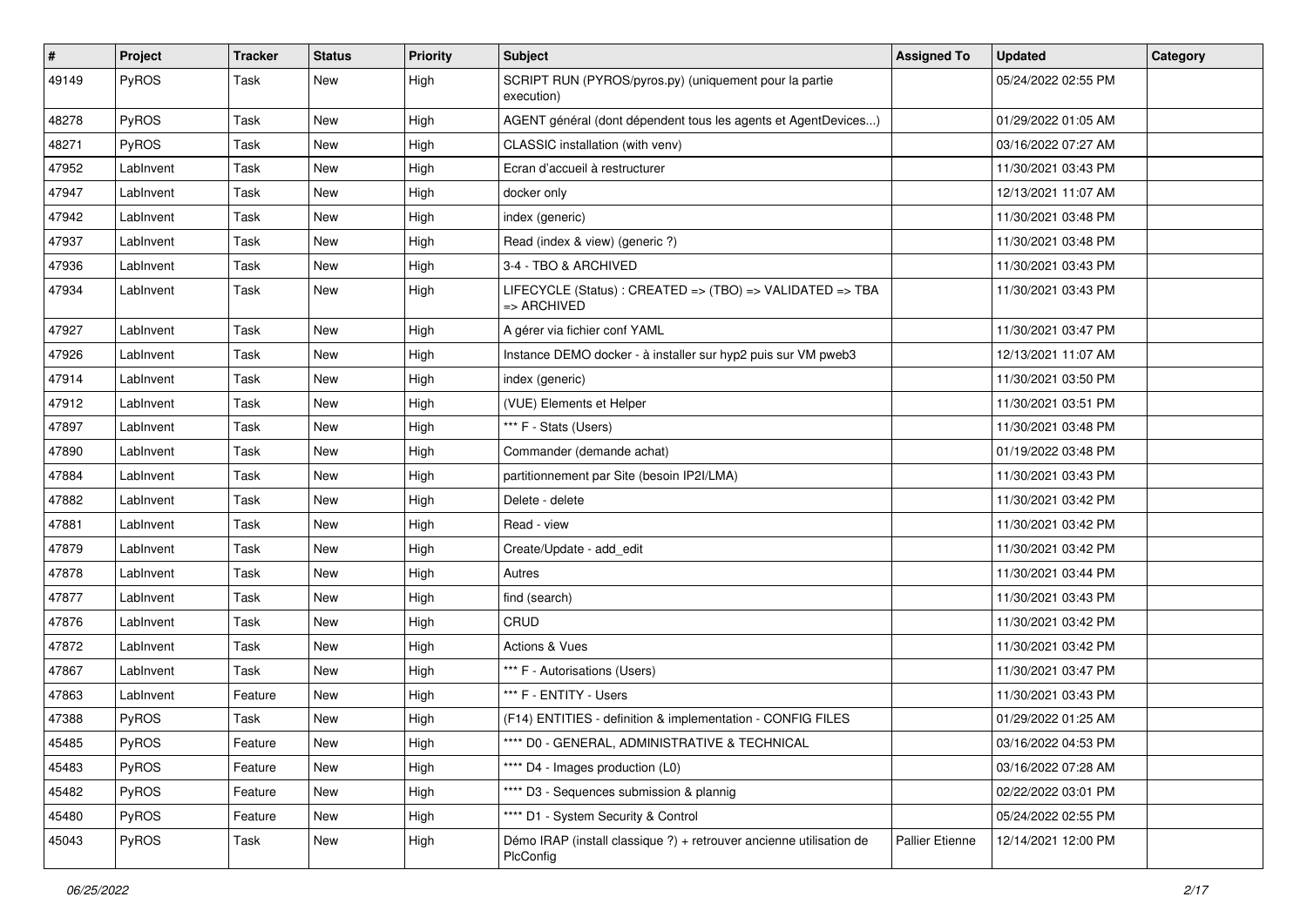| #     | Project      | <b>Tracker</b> | <b>Status</b> | <b>Priority</b> | Subject                                                                                                                                              | <b>Assigned To</b>        | <b>Updated</b>      | Category  |
|-------|--------------|----------------|---------------|-----------------|------------------------------------------------------------------------------------------------------------------------------------------------------|---------------------------|---------------------|-----------|
| 45040 | PyROS        | Task           | <b>New</b>    | High            | NEW Agent v2 basé sur new config yaml (base pour F09)                                                                                                | <b>Pallier Etienne</b>    | 01/29/2022 01:04 AM |           |
| 45018 | PyROS        | Task           | New           | High            | Définir config pour TNC (4 channels Cam)                                                                                                             | Klotz Alain               | 10/12/2021 08:52 AM |           |
| 45017 | <b>PyROS</b> | Task           | In progress   | High            | Définir config pour GUITALENS (observatoire avec plusieurs UNIT)                                                                                     | Klotz Alain               | 10/12/2021 08:52 AM |           |
| 45004 | PyROS        | Task           | New           | High            | MAIN CONFIG FILE - Décrire dans un fichier texte la configuration<br>complète d'une UNIT (monture) et tous ses composants et<br>instruments associés |                           | 01/29/2022 01:25 AM |           |
| 45000 | PyROS        | Task           | New           | High            | Generic commands grammar description & management                                                                                                    |                           | 05/06/2021 05:05 PM |           |
| 44867 | PyROS        | Task           | New           | High            | Mettre les TASKS dans la version v0.1 prévue pour juin, dans<br>doc-specs et dans redmine (puis planifier aussi les autres versions<br>futures)      | Pallier Etienne           | 05/06/2021 06:19 PM |           |
| 44866 | PyROS        | Task           | In progress   | High            | Associer chaque FEATURE à 1(N) CLASSE/AGENT pyros<br>(implémentation)                                                                                | Pallier Etienne           | 07/16/2021 09:13 AM |           |
| 44658 | PyROS        | Feature        | New           | High            | *** SF15 - SST - START&STOP - System Startup (launch),<br>monitoring, and Shutdown                                                                   |                           | 05/24/2022 02:55 PM |           |
| 44518 | IN2P3-Forge  | Bug            | In progress   | High            | find-user dialog much slower since migration                                                                                                         | <b>ROUET</b><br>Jean-René | 05/05/2021 02:28 PM |           |
| 44389 | PyROS        | Task           | <b>New</b>    | High            | (GF1) PROJECT MANAGEMENT (REDMINE FORGE) : Features,<br>tasks, gantt, kanban                                                                         |                           | 03/04/2022 11:56 AM |           |
| 44388 | PyROS        | Task           | New           | High            | (GF2) SOURCE CODE MANAGEMENT (GITLAB)                                                                                                                |                           | 02/02/2022 12:28 PM | Evolution |
| 44363 | PyROS        | Task           | In progress   | High            | ODJ & CR Réunions                                                                                                                                    | <b>Pallier Etienne</b>    | 05/06/2021 06:18 PM |           |
| 44362 | PyROS        | Task           | <b>New</b>    | High            | Lier commits à tasks (commit auto close tasks)                                                                                                       | <b>Pallier Etienne</b>    | 03/29/2021 03:49 PM |           |
| 44361 | PyROS        | Task           | In progress   | High            | Mettre à jour gitlab in2p3 et changer le remote de nous tous<br>(remplace irap)                                                                      | Pallier Etienne           | 05/06/2021 03:37 PM |           |
| 44354 | PyROS        | Task           | In progress   | High            | Installer, tester, faire fonctionner, et comprendre ce protocole sur<br>linux                                                                        | Klotz Alain               | 05/06/2021 02:47 PM |           |
| 44344 | PyROS        | Task           | In progress   | High            | Définir un style de codage (source et test)                                                                                                          | <b>Pallier Etienne</b>    | 05/06/2021 03:38 PM |           |
| 44343 | PyROS        | Task           | In progress   | High            | DOC TECHNIQUE (API) - Mettre en place une doc technique<br>générée automatiquement à partir du code source (Sphinx)                                  | <b>Pallier Etienne</b>    | 03/04/2022 11:57 AM |           |
| 44338 | PyROS        | Task           | In progress   | High            | Installation docker au CNES (sur VM)                                                                                                                 | Koralewski<br>Alexis      | 12/14/2021 11:39 AM |           |
| 44334 | PyROS        | Task           | In progress   | High            | (F08) Intégration protocole INDI                                                                                                                     |                           | 05/06/2021 05:05 PM |           |
| 44329 | PyROS        | Task           | New           | High            | Migration gitlab sur IN2P3                                                                                                                           |                           | 12/14/2021 12:08 PM |           |
| 44172 | PyROS        | Feature        | New           | High            | *** SF14 - OCF - Observatory Unit & Site Configuration                                                                                               |                           | 01/29/2022 01:24 AM |           |
| 44170 | PyROS        | Task           | In progress   | High            | <b>DOCKER</b> installation                                                                                                                           | Koralewski<br>Alexis      | 03/16/2022 07:24 AM |           |
| 44168 | PyROS        | Task           | New           | High            | (GF2) INSTALL & DEPLOY                                                                                                                               |                           | 03/16/2022 07:27 AM |           |
| 44166 | PyROS        | Task           | New           | High            | (GF1) DOCUMENTATION                                                                                                                                  |                           | 03/04/2022 11:57 AM |           |
| 44162 | PyROS        | Feature        | New           | High            | *** SF08 - EXE (SOX) - Observation Sequence (SO) eXecution                                                                                           |                           | 03/15/2022 04:46 PM |           |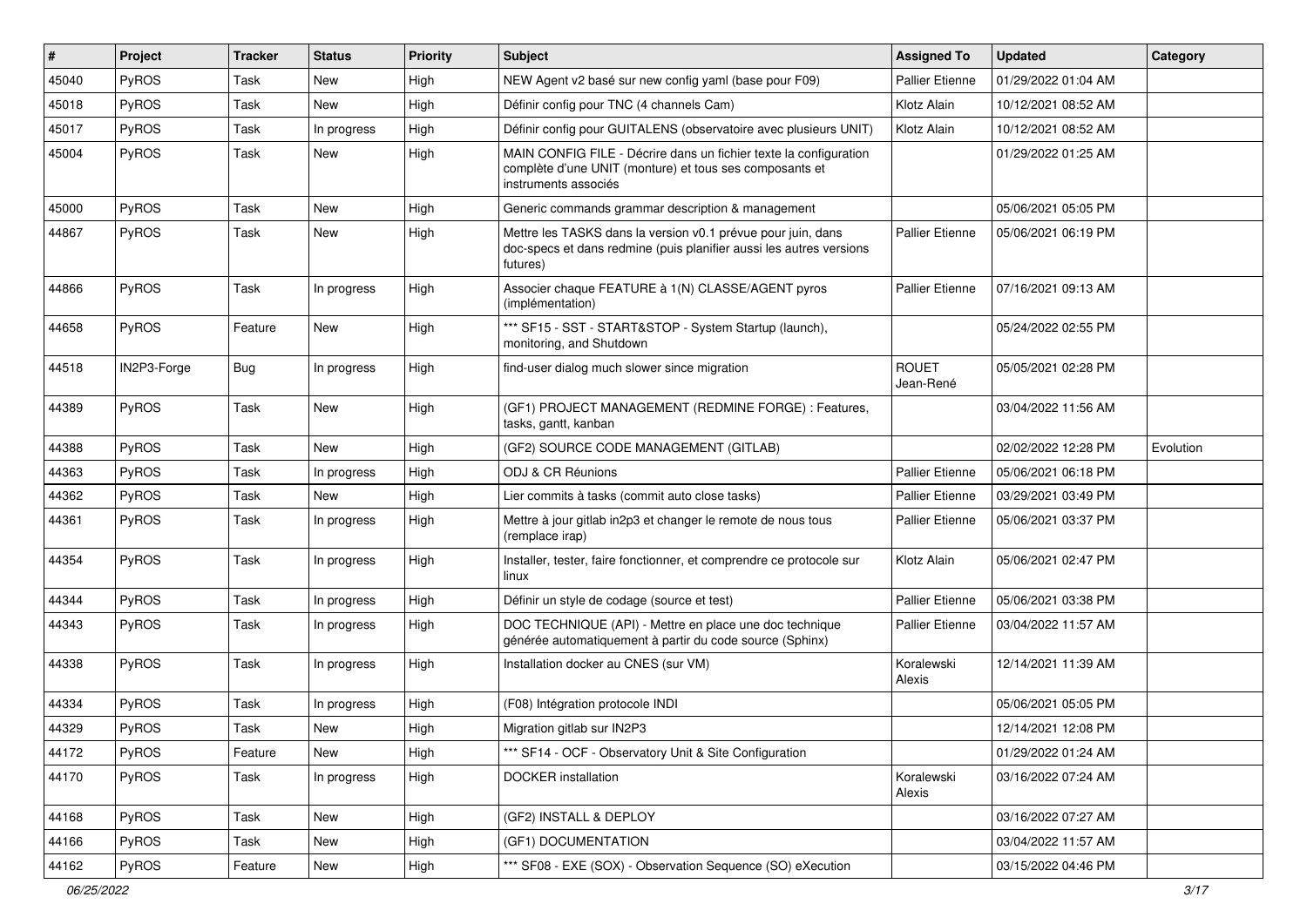| #     | Project                                  | <b>Tracker</b> | <b>Status</b> | <b>Priority</b> | Subject                                                                                                                               | <b>Assigned To</b>        | <b>Updated</b>      | Category   |
|-------|------------------------------------------|----------------|---------------|-----------------|---------------------------------------------------------------------------------------------------------------------------------------|---------------------------|---------------------|------------|
| 44161 | <b>PyROS</b>                             | Feature        | New           | High            | *** SF04 - SPV - System Coordination & Supervision : Majordome<br>(Conducting) (head)                                                 |                           | 03/15/2022 04:45 PM |            |
| 44151 | <b>PyROS</b>                             | Feature        | New           | High            | *** GF1 - PROJ - Project management, documentation, formation des<br>utilisateurs, interfaces, plan de justification de la définition |                           | 01/31/2022 11:32 AM |            |
| 44148 | <b>PyROS</b>                             | Feature        | <b>New</b>    | High            | *** GF2 - INST - Config, Install, udpate, deploy (IRAP, CNES,<br>TAROT)                                                               |                           | 03/16/2022 07:27 AM |            |
| 41294 | Lavoisier                                | Feature        | New           | High            | add support for attribute @null in namespace<br>http://software.in2p3.fr/lavoisier/tables.xsd                                         | Reynaud<br>Sylvain        | 09/25/2020 03:38 PM | Engine     |
| 37910 | Lavoisier                                | Feature        | <b>New</b>    | High            | do not log AdaptorException when they are already sent to the user                                                                    |                           | 07/25/2019 09:41 AM |            |
| 36236 | IN2P3-Forge                              | Support        | <b>New</b>    | High            | Synchronisation demandée pour un serveur Mercurial                                                                                    |                           | 04/13/2021 09:07 AM |            |
| 11452 | <b>LSTCam low-level</b><br>data analysis | Task           | New           | High            | Definition of LST mini-camera tests                                                                                                   | Nakajima<br>Daisuke       | 05/31/2018 04:54 PM |            |
| 10314 | <b>PEM</b>                               | Bug            | <b>New</b>    | High            | Environment compliant with CLI                                                                                                        |                           | 07/07/2015 09:57 AM |            |
| 9883  | <b>CLASS</b>                             | <b>Bug</b>     | New           | High            | Copy past from user manual                                                                                                            |                           | 05/18/2015 10:26 PM |            |
| 9790  | <b>CLASS</b>                             | Feature        | New           | High            | neutron & y Spectrum calculation                                                                                                      |                           | 04/29/2015 12:15 PM |            |
| 9606  | Lavoisier                                | Feature        | <b>New</b>    | High            | add attribute @encoding to element <connector></connector>                                                                            |                           | 03/31/2015 06:29 PM | Engine     |
| 9496  | Lavoisier                                | Feature        | New           | High            | upgrade to more recent version of JSW                                                                                                 |                           | 03/18/2015 06:34 PM | Build      |
| 9086  | Lavoisier                                | Feature        | <b>New</b>    | High            | enable refreshing all notifiable caches with one single click                                                                         |                           | 02/09/2015 12:37 PM | Console    |
| 8995  | SphereLib                                | <b>Bug</b>     | New           | High            | python2.7-config                                                                                                                      |                           | 01/28/2015 04:21 PM |            |
| 8099  | LC2                                      | Feature        | New           | High            | Add business rule forbidding empty CRT-DSP configuration (at least<br>1 manu per CRT DSP)                                             | Lafage Vincent            | 10/27/2014 07:00 PM |            |
| 7736  | <b>Topology Manager</b>                  | <b>Bug</b>     | New           | High            | Generate electronic config files without GTS                                                                                          | Legay Eric                | 09/22/2014 05:12 PM | <b>GUI</b> |
| 7587  | <b>Topology Manager</b>                  | <b>Bug</b>     | New           | High            | Replace an item                                                                                                                       |                           | 06/30/2014 05:42 PM |            |
| 7461  | Lavoisier                                | Feature        | New           | High            | add XPath function url()                                                                                                              |                           | 02/17/2015 01:04 PM | Engine     |
| 7460  | Lavoisier                                | Feature        | New           | High            | support HTTP proxy                                                                                                                    |                           | 02/17/2015 01:04 PM |            |
| 7385  | <b>CLASS</b>                             | Feature        | <b>New</b>    | High            | <b>GUI devellopment</b>                                                                                                               | LENIAU<br><b>Baptiste</b> | 04/29/2015 12:15 PM |            |
| 7380  | <b>CLASS</b>                             | Feature        | New           | High            | ReactorFacility                                                                                                                       | LENIAU<br><b>Baptiste</b> | 06/11/2014 11:06 AM |            |
| 7035  | <b>AGATA DAQ</b>                         | Task           | Feedback      | High            | Get end of run magic script                                                                                                           | Dosme Nicolas             | 05/06/2014 02:07 PM |            |
| 5799  | AGATA DAQ                                | Feature        | New           | High            | ELOG not available from GSI guest network                                                                                             | Aubert Yann               | 01/15/2014 05:54 PM |            |
| 5736  | AGATA DAQ                                | Feature        | New           | High            | Would like to have access to GSI printers                                                                                             | Aubert Yann               | 01/06/2014 09:22 AM |            |
| 5725  | Topology Manager                         | Feature        | Assigned      | High            | propagation of OFF status to the GTS tree                                                                                             | Ralet Damian              | 01/10/2014 05:25 PM |            |
| 5684  | AGATA DAQ                                | Support        | New           | High            | Hard drive of anode                                                                                                                   | Aubert Yann               | 01/06/2014 09:24 AM |            |
| 4068  | Pipelet                                  | <b>Bug</b>     | New           | High            | Tagging works randomly with konqueror                                                                                                 |                           | 03/07/2013 10:39 AM | Web        |
| 3154  | C3F2                                     | Bug            | Assigned      | High            | Uniformisation of range and color                                                                                                     | Lafage Vincent            | 03/25/2016 01:06 AM |            |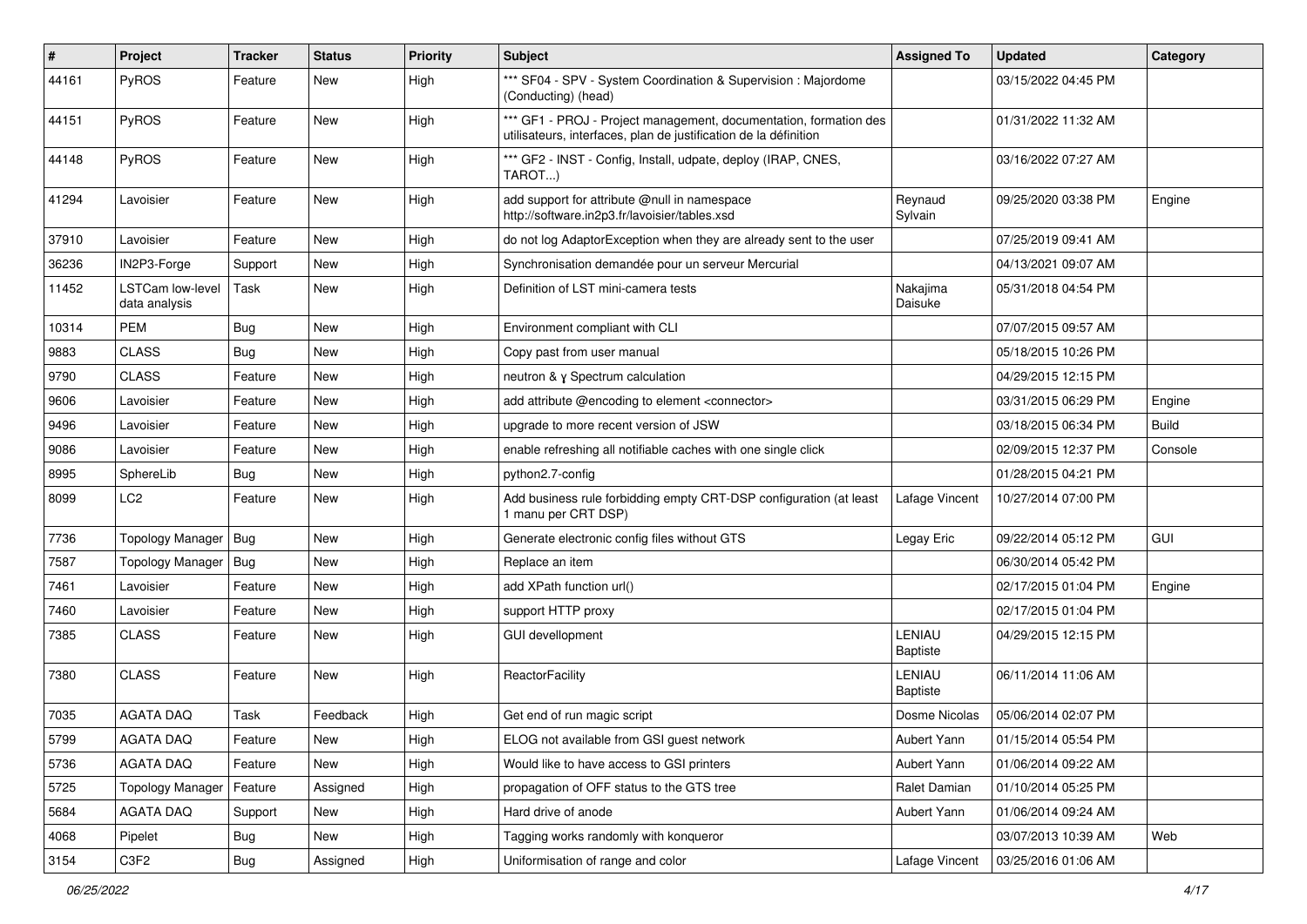| #     | Project         | <b>Tracker</b> | <b>Status</b> | <b>Priority</b> | Subject                                           | <b>Assigned To</b>   | <b>Updated</b>      | Category                |
|-------|-----------------|----------------|---------------|-----------------|---------------------------------------------------|----------------------|---------------------|-------------------------|
| 1299  | APCScheduler    | Feature        | New           | High            | Utilisation de python, numpy, scipy,              | Colley<br>Jean-Marc  | 02/10/2011 11:07 AM |                         |
| 1178  | Pipelet         | Task           | New           | High            | writing mysql and postgre backends                |                      | 02/13/2013 10:49 AM |                         |
| 1156  | LC <sub>2</sub> | Feature        | Assigned      | High            | query Marc Status generation & validation options | Lafage Vincent       | 12/07/2010 04:54 PM |                         |
| 714   | TReqS           | Bug            | New           | High            | Annuler un staging en cours                       |                      | 03/24/2015 04:34 PM |                         |
| 660   | <b>ENX</b>      | Support        | New           | High            | Documentation                                     | Legay Eric           | 05/27/2010 10:55 AM | Documentation           |
| 432   | Smurf           | <b>Bug</b>     | <b>New</b>    | High            | creation de fichiers vides                        |                      | 04/23/2021 11:44 AM |                         |
| 423   | TReqS           | Feature        | New           | High            | Écrire une toolbox pour administration            |                      | 03/24/2015 04:40 PM |                         |
| 388   | TReqS           | Feature        | <b>New</b>    | High            | Possibilités d'interactions avec le serveur TReqS |                      | 03/24/2015 04:06 PM |                         |
| 174   | Oval            | Feature        | New           | High            | oval run -o                                       | <b>Chamont David</b> | 10/02/2009 02:47 PM | Run command             |
| 113   | <b>ENX</b>      | Bug            | Feedback      | High            | remove reference to T_Result constants            | Legay Eric           | 05/16/2011 01:26 PM | <b>Driver Generator</b> |
| 30    | Oval            | Feature        | <b>New</b>    | High            | Use environments as targets to the step commands  | <b>Chamont David</b> | 02/16/2009 07:12 PM | Run command             |
| 51461 | <b>GRAND</b>    | Task           | New           | Normal          | WP 4.4: pipeline simulation                       |                      | 06/24/2022 03:13 PM | soft simu               |
| 51444 | <b>GRAND</b>    | Task           | <b>New</b>    | Normal          | WP 3.5: infra documentation                       |                      | 06/24/2022 01:50 PM | infra soft              |
| 51442 | <b>GRAND</b>    | Task           | <b>New</b>    | Normal          | WP 4.3: workflow and scheduler                    |                      | 06/24/2022 03:03 PM | infra soft              |
| 49994 | <b>PyROS</b>    | Task           | In progress   | Normal          | SP export (list & 1)                              | Koralewski<br>Alexis | 03/29/2022 09:17 AM |                         |
| 49945 | <b>GRAND</b>    | Task           | New           | Normal          | WP 11: improvement dating of events               | voisin vincent       | 03/22/2022 02:31 PM |                         |
| 49944 | <b>GRAND</b>    | Task           | New           | Normal          | WP 10.3: data analysis                            |                      | 03/18/2022 04:45 PM |                         |
| 49943 | <b>GRAND</b>    | Task           | <b>New</b>    | Normal          | WP 10.2: data taking                              |                      | 03/18/2022 04:45 PM |                         |
| 49942 | <b>GRAND</b>    | Task           | New           | Normal          | WP 10.1: deployment                               |                      | 03/18/2022 04:45 PM |                         |
| 49941 | <b>GRAND</b>    | Task           | <b>New</b>    | Normal          | WP 10: GP 300 setup                               |                      | 03/18/2022 04:45 PM |                         |
| 49940 | <b>GRAND</b>    | Task           | <b>New</b>    | Normal          | WP 9.5: data analysis                             |                      | 03/18/2022 03:35 PM |                         |
| 49939 | <b>GRAND</b>    | Task           | New           | Normal          | WP 9.4: data taking                               |                      | 06/23/2022 08:19 PM |                         |
| 49938 | <b>GRAND</b>    | Task           | <b>New</b>    | Normal          | WP 9.3: deployment commissioning                  |                      | 03/18/2022 03:27 PM |                         |
| 49937 | <b>GRAND</b>    | Task           | New           | Normal          | WP 9.2: production detector adaptation            |                      | 03/18/2022 03:32 PM |                         |
| 49936 | <b>GRAND</b>    | Task           | <b>New</b>    | Normal          | WP 9.1: detector design adaptation                |                      | 03/21/2022 03:18 PM |                         |
| 49935 | <b>GRAND</b>    | Task           | <b>New</b>    | Normal          | WP 9: Nançay setup                                |                      | 03/18/2022 12:20 AM |                         |
| 49934 | <b>GRAND</b>    | Task           | New           | Normal          | WP 8.3: trigger evaluation                        |                      | 03/21/2022 10:28 AM |                         |
| 49933 | <b>GRAND</b>    | Task           | New           | Normal          | WP 8.2: final reconstruction                      |                      | 03/18/2022 04:39 PM |                         |
| 49932 | GRAND           | Task           | New           | Normal          | WP 8.1: SLT info definition                       |                      | 03/18/2022 04:39 PM |                         |
| 49931 | GRAND           | Task           | New           | Normal          | WP 8: data reconstruction study                   |                      | 03/21/2022 10:28 AM |                         |
| 49930 | GRAND           | Task           | New           | Normal          | WP 7: second level trigger (SLT)                  |                      | 03/21/2022 10:28 AM |                         |
| 49929 | GRAND           | Task           | New           | Normal          | WP 6.4: frontend implementation                   |                      | 04/14/2022 02:24 PM |                         |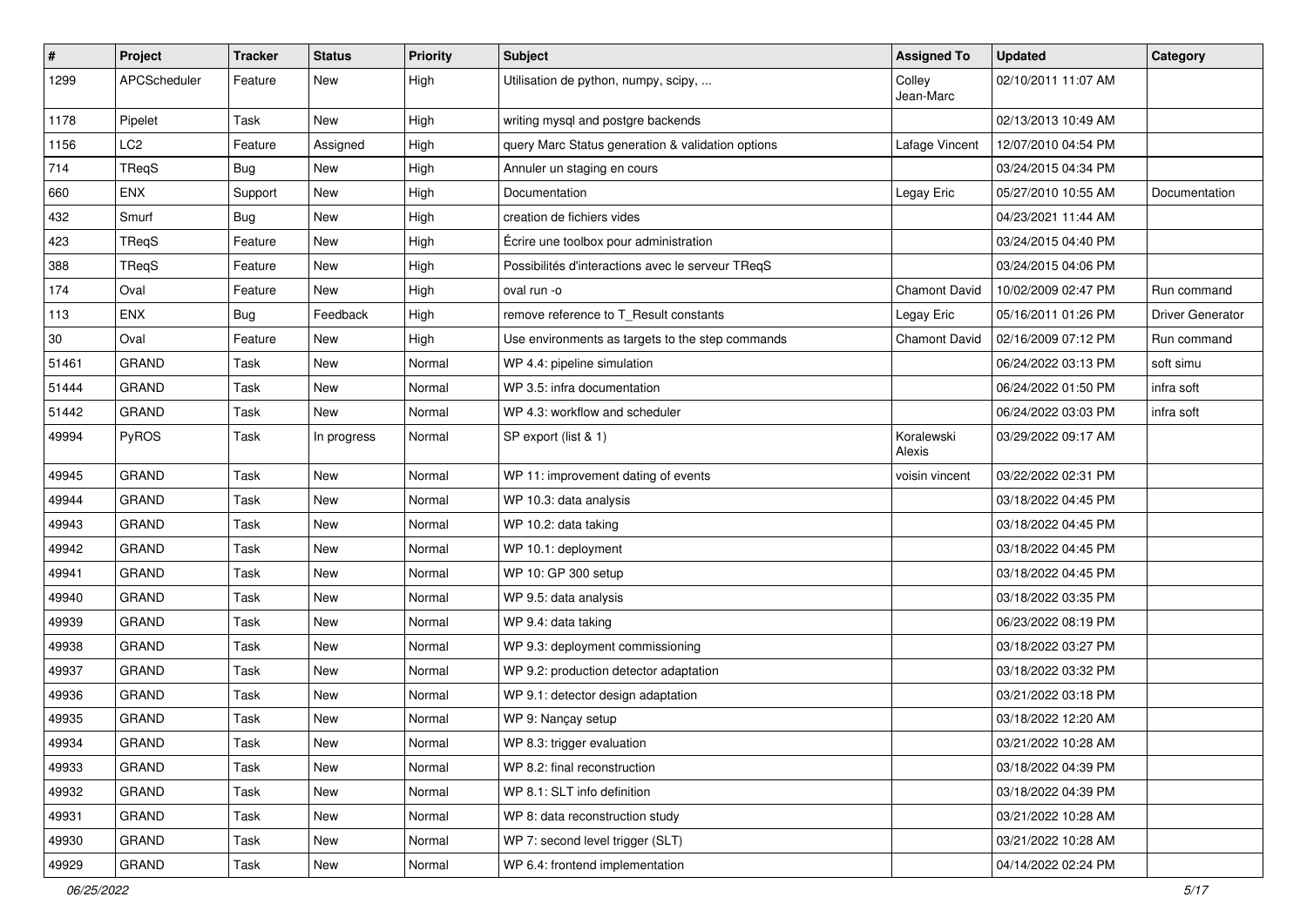| #     | Project      | <b>Tracker</b> | <b>Status</b> | <b>Priority</b> | Subject                                                | <b>Assigned To</b>   | <b>Updated</b>      | Category |
|-------|--------------|----------------|---------------|-----------------|--------------------------------------------------------|----------------------|---------------------|----------|
| 49928 | <b>GRAND</b> | <b>Task</b>    | <b>New</b>    | Normal          | WP 6.3: testbench                                      |                      | 06/24/2022 12:58 PM |          |
| 49927 | <b>GRAND</b> | Task           | New           | Normal          | WP 6.2: analytical method                              |                      | 06/24/2022 12:41 PM |          |
| 49926 | <b>GRAND</b> | Task           | New           | Normal          | WP 6.1: neuronal network method                        |                      | 03/21/2022 01:40 PM |          |
| 49925 | GRAND        | Task           | <b>New</b>    | Normal          | WP 6: first level trigger (FLT)                        |                      | 03/21/2022 10:28 AM |          |
| 49924 | <b>GRAND</b> | Task           | <b>New</b>    | Normal          | WP 5.2: noise event selection                          |                      | 03/18/2022 05:13 PM |          |
| 49923 | <b>GRAND</b> | Task           | <b>New</b>    | Normal          | WP 5.5: EAS selection                                  |                      | 03/18/2022 05:13 PM |          |
| 49922 | <b>GRAND</b> | Task           | <b>New</b>    | Normal          | WP 5.4: reconstruction                                 |                      | 03/18/2022 05:13 PM |          |
| 49921 | <b>GRAND</b> | Task           | New           | Normal          | WP 5.3: calibration                                    |                      | 03/18/2022 05:13 PM |          |
| 49919 | GRAND        | Task           | <b>New</b>    | Normal          | WP 5.1: data taking                                    |                      | 03/18/2022 05:13 PM |          |
| 49918 | <b>GRAND</b> | Task           | <b>New</b>    | Normal          | WP 5: GP 13/100 experimental DB analysis               |                      | 03/18/2022 05:13 PM |          |
| 49917 | <b>GRAND</b> | Task           | <b>New</b>    | Normal          | WP 4.2: validation                                     |                      | 03/18/2022 03:08 PM |          |
| 49916 | <b>GRAND</b> | Task           | <b>New</b>    | Normal          | WP 4.1: production, storing & management               |                      | 03/18/2022 03:06 PM |          |
| 49915 | <b>GRAND</b> | Task           | <b>New</b>    | Normal          | WP 4: Creating GRAND simulation                        |                      | 03/18/2022 12:20 AM |          |
| 49914 | <b>GRAND</b> | Task           | <b>New</b>    | Normal          | WP 3.4: code distribution, software env.               |                      | 06/24/2022 01:41 PM |          |
| 49912 | <b>GRAND</b> | Task           | <b>New</b>    | Normal          | WP 3.3: manage software infra : CI, quality, DB engine |                      | 03/18/2022 03:03 PM |          |
| 49911 | <b>GRAND</b> | Task           | New           | Normal          | WP 3.2: calibration monotoring DB                      |                      | 03/18/2022 05:13 PM |          |
| 49910 | GRAND        | Task           | <b>New</b>    | Normal          | WP 3.1: manage data event DB                           |                      | 06/24/2022 01:55 PM |          |
| 49909 | <b>GRAND</b> | Task           | <b>New</b>    | Normal          | WP 3: software infra and database                      |                      | 06/24/2022 01:48 PM |          |
| 49908 | <b>GRAND</b> | Task           | New           | Normal          | WP 1.3 : LPNHE WP coordination                         | Martineau<br>Olivier | 03/20/2022 05:35 PM |          |
| 49906 | GRAND        | Task           | <b>New</b>    | Normal          | WP 1.1: finance                                        |                      | 03/18/2022 05:13 PM |          |
| 49905 | <b>GRAND</b> | Task           | <b>New</b>    | Normal          | WP 1: GRAND management                                 |                      | 03/18/2022 05:13 PM |          |
| 49904 | <b>GRAND</b> | Task           | <b>New</b>    | Normal          | WP 2.9: detector monotoring                            |                      | 03/18/2022 05:13 PM |          |
| 49903 | <b>GRAND</b> | Task           | New           | Normal          | WP 2.8: detector calibration                           |                      | 03/18/2022 05:13 PM |          |
| 49902 | <b>GRAND</b> | Task           | New           | Normal          | WP 2.7: code quality and documentation                 | Colley<br>Jean-Marc  | 03/18/2022 05:13 PM |          |
| 49901 | GRAND        | <b>Task</b>    | <b>New</b>    | Normal          | WP 2.6: common tools                                   |                      | 03/18/2022 05:13 PM |          |
| 49900 | <b>GRAND</b> | Task           | <b>New</b>    | Normal          | WP 2.5: reconstruction method                          |                      | 03/18/2022 02:57 PM |          |
| 49899 | <b>GRAND</b> | Task           | New           | Normal          | WP 2.4: antenna network simulation                     |                      | 06/24/2022 02:48 PM |          |
| 49898 | GRAND        | Task           | New           | Normal          | WP 2.3: unit detector modeling and coding              |                      | 06/24/2022 02:11 PM |          |
| 49897 | GRAND        | Task           | New           | Normal          | WP 2.2: input output format fie                        |                      | 03/18/2022 12:22 AM |          |
| 49896 | GRAND        | Task           | New           | Normal          | WP 2.1: software architecture and optimization         |                      | 03/18/2022 05:13 PM |          |
| 49895 | GRAND        | Task           | New           | Normal          | WP 2: GRANDLIB modelization and software               |                      | 06/24/2022 02:48 PM |          |
| 49890 | PyROS        | Task           | New           | Normal          | Global Start & Stop (safe)                             |                      | 03/16/2022 04:52 PM |          |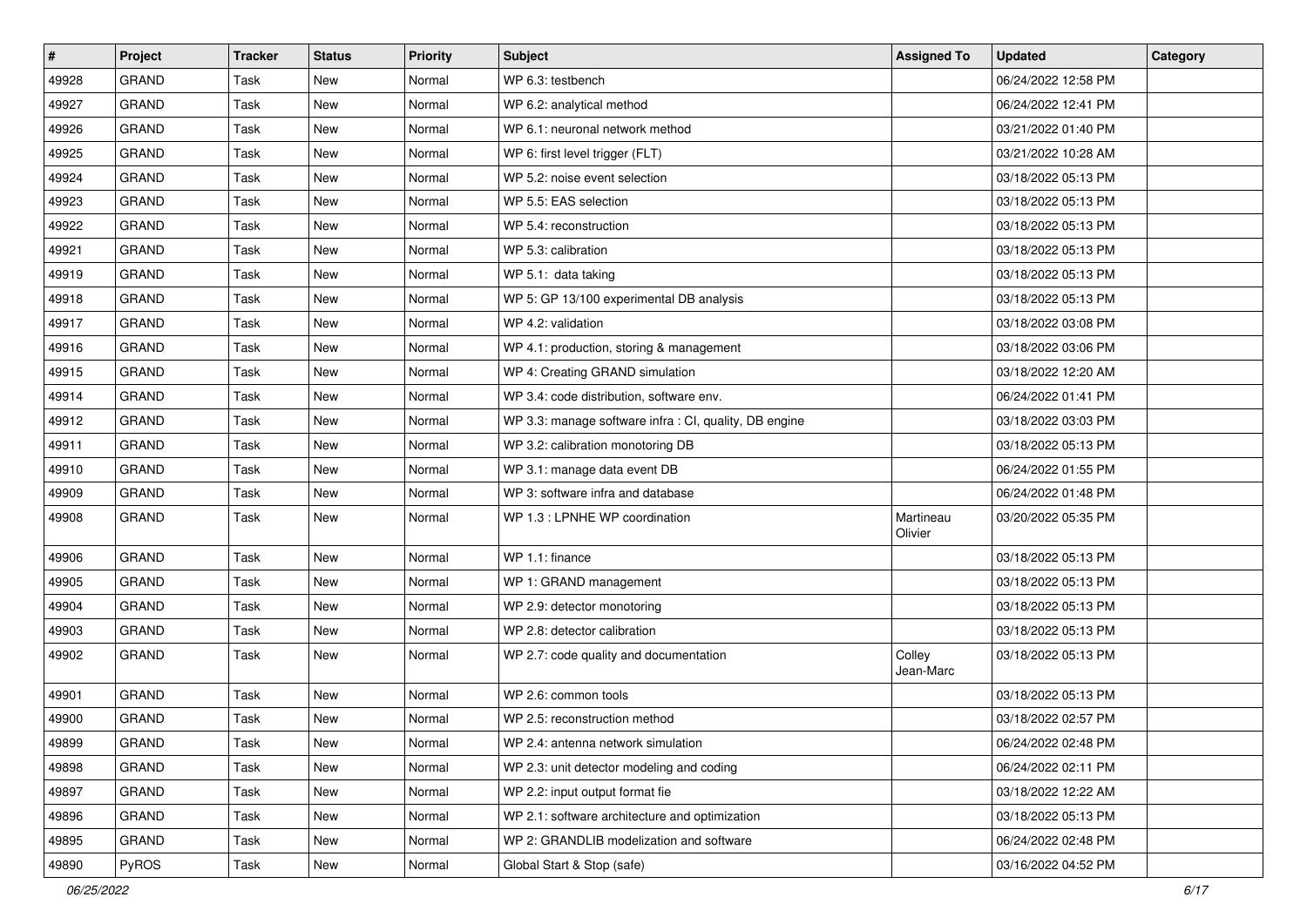| #     | Project      | <b>Tracker</b> | <b>Status</b> | <b>Priority</b> | <b>Subject</b>                                                                           | <b>Assigned To</b>   | <b>Updated</b>      | Category |
|-------|--------------|----------------|---------------|-----------------|------------------------------------------------------------------------------------------|----------------------|---------------------|----------|
| 49889 | <b>PyROS</b> | Task           | <b>New</b>    | Normal          | Backup                                                                                   |                      | 03/16/2022 04:49 PM |          |
| 49888 | PyROS        | Task           | <b>New</b>    | Normal          | Firewall                                                                                 |                      | 03/16/2022 04:48 PM |          |
| 49887 | PyROS        | Task           | New           | Normal          | Hardware                                                                                 |                      | 03/16/2022 04:47 PM |          |
| 49886 | PyROS        | Task           | <b>New</b>    | Normal          | System watch (Nagios, )                                                                  |                      | 03/16/2022 04:47 PM |          |
| 49885 | <b>PyROS</b> | Task           | <b>New</b>    | Normal          | Network                                                                                  |                      | 03/16/2022 04:46 PM |          |
| 49878 | PyROS        | Task           | New           | Normal          | SF02-SCP integration - Lancement auto de l'agent de gestion du SP<br>lifecycle           |                      | 03/16/2022 10:37 AM |          |
| 49876 | PyROS        | Task           | New           | Normal          | Guitastro integration                                                                    |                      | 03/16/2022 07:28 AM |          |
| 49875 | <b>PyROS</b> | Task           | New           | Normal          | (classic) Installation Guitastro & dependencies                                          |                      | 03/16/2022 07:27 AM |          |
| 49874 | PyROS        | Task           | New           | Normal          | (docker) Installation Guitastro & dependencies                                           |                      | 03/16/2022 07:26 AM |          |
| 49872 | PyROS        | Task           | New           | Normal          | Restauration de la config par défaut                                                     |                      | 03/15/2022 11:10 PM |          |
| 49871 | PyROS        | Task           | New           | Normal          | Config par défaut (à définir)                                                            |                      | 03/15/2022 11:11 PM |          |
| 49870 | PyROS        | Task           | New           | Normal          | Config générale : logo, pagination, couleurs, options générales,<br>options par feature, |                      | 03/15/2022 11:11 PM |          |
| 49546 | PyROS        | Task           | In progress   | Normal          | Documentation (pyros_api)                                                                | Koralewski<br>Alexis | 02/24/2022 02:33 PM |          |
| 49545 | PyROS        | Task           | In progress   | Normal          | Script development (pyros_api)                                                           | Koralewski<br>Alexis | 02/24/2022 02:33 PM |          |
| 49543 | PyROS        | Task           | New           | Normal          | Users View (list & 1)                                                                    |                      | 02/23/2022 06:06 PM |          |
| 49541 | PyROS        | Task           | New           | Normal          | API REST (scripting du website via script pyros_api.py)                                  | Koralewski<br>Alexis | 03/15/2022 11:26 PM |          |
| 49478 | PyROS        | Task           | New           | Normal          | <b>Test</b>                                                                              | Koralewski<br>Alexis | 02/22/2022 12:25 PM |          |
| 49272 | PyROS        | Task           | In progress   | Normal          | <b>Tooltips</b>                                                                          | Koralewski<br>Alexis | 02/17/2022 01:59 PM |          |
| 49262 | PyROS        | Task           | In progress   | Normal          | Sequence Validation                                                                      |                      | 02/03/2022 02:50 PM |          |
| 49258 | PyROS        | Task           | In progress   | Normal          | from IMPORT (upload) Seq (from yaml file)                                                | Koralewski<br>Alexis | 02/23/2022 12:02 PM |          |
| 49253 | PyROS        | Task           | New           | Normal          | READ 1 & list                                                                            |                      | 02/21/2022 03:21 PM |          |
| 49252 | PyROS        | Task           | New           | Normal          | <b>WEB FORM</b>                                                                          |                      | 02/17/2022 01:59 PM |          |
| 49251 | PyROS        | Task           | New           | Normal          | Test                                                                                     | Koralewski<br>Alexis | 02/22/2022 02:59 PM |          |
| 49250 | PyROS        | Task           | New           | Normal          | <b>CREATE/UPDATE Sequence</b>                                                            |                      | 02/23/2022 12:02 PM |          |
| 49249 | PyROS        | Task           | In progress   | Normal          | General Menu for this feature                                                            |                      | 02/03/2022 09:39 AM |          |
| 49247 | PyROS        | Task           | New           | Normal          | State diagram (doc)                                                                      |                      | 02/03/2022 09:34 AM |          |
| 49246 | PyROS        | Task           | New           | Normal          | Sequence Lifecycle (status)                                                              |                      | 02/03/2022 09:34 AM |          |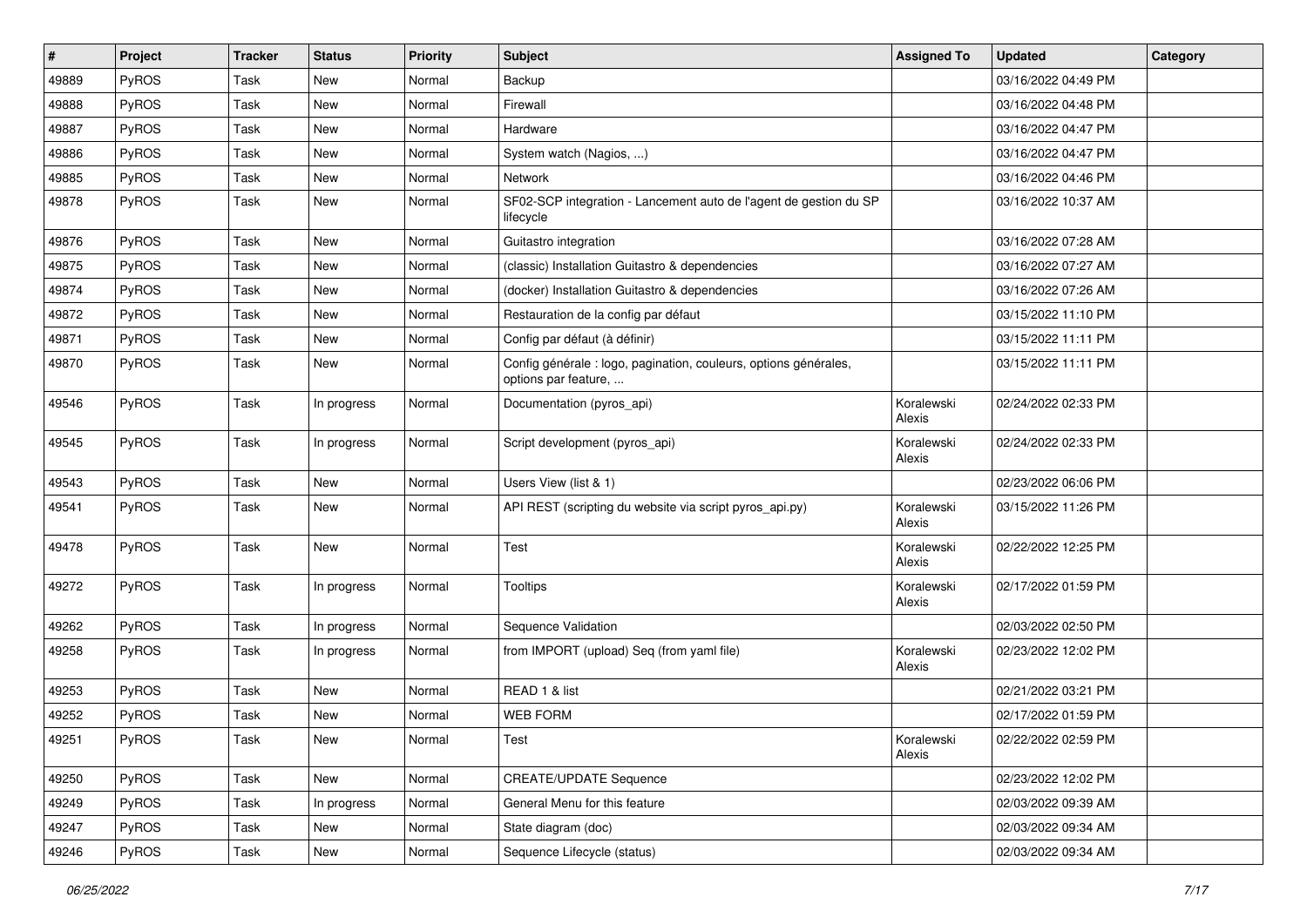| #     | Project      | <b>Tracker</b> | <b>Status</b> | <b>Priority</b> | Subject                                                                                                                               | <b>Assigned To</b> | <b>Updated</b>      | Category |
|-------|--------------|----------------|---------------|-----------------|---------------------------------------------------------------------------------------------------------------------------------------|--------------------|---------------------|----------|
| 49228 | PyROS        | Task           | In progress   | Normal          | Correction de l'orientation de l'image (est à gauche, nord en haut)                                                                   | Klotz Alain        | 02/02/2022 02:56 PM |          |
| 49227 | PyROS        | Task           | <b>New</b>    | Normal          | Corrections cosmétiques (de pixels)                                                                                                   | Klotz Alain        | 02/02/2022 02:19 PM |          |
| 49226 | PyROS        | Task           | In progress   | Normal          | Correction de l'image par le flat                                                                                                     | Klotz Alain        | 02/02/2022 02:56 PM |          |
| 49225 | PyROS        | Task           | In progress   | Normal          | Correction de l'image par le dark (+ bias)                                                                                            | Klotz Alain        | 02/02/2022 02:56 PM |          |
| 49224 | PyROS        | Task           | <b>New</b>    | Normal          | Choisir le bias, le flat, et le dark (en fn des metadata)                                                                             | Klotz Alain        | 02/02/2022 02:19 PM |          |
| 49223 | <b>PyROS</b> | Task           | In progress   | Normal          | Groupes                                                                                                                               | Klotz Alain        | 02/02/2022 02:38 PM |          |
| 49222 | PyROS        | Task           | In progress   | Normal          | Traitement d'un groupe d'images : début et fin de groupe                                                                              | Klotz Alain        | 02/02/2022 02:38 PM |          |
| 49221 | PyROS        | Task           | In progress   | Normal          | Recup metadata de l'image (dans la BD)                                                                                                | Klotz Alain        | 02/02/2022 02:38 PM |          |
| 49220 | PyROS        | Task           | In progress   | Normal          | Récup en-tête                                                                                                                         | Klotz Alain        | 02/02/2022 02:38 PM |          |
| 49219 | PyROS        | Task           | In progress   | Normal          | Nouvelle image                                                                                                                        | Klotz Alain        | 02/02/2022 02:38 PM |          |
| 49218 | <b>PyROS</b> | Task           | In progress   | Normal          | Détection des nouvelles images produites (système asynchrone sur<br>l'acquisition)                                                    | Klotz Alain        | 02/02/2022 02:38 PM |          |
| 49217 | PyROS        | Task           | <b>New</b>    | Normal          | 5 - (L2) Critères de qualité d'image (+ json QUAL)                                                                                    | Klotz Alain        | 02/02/2022 02:37 PM |          |
| 49216 | PyROS        | Task           | New           | Normal          | 4 - (L1c) - Combinaison d'images                                                                                                      | Klotz Alain        | 02/02/2022 02:36 PM |          |
| 49215 | PyROS        | Task           | In progress   | Normal          | 3 - (L1b) - Reconnaissance du champ (lien entre pixels et coord<br>célestes) (+ json CATA)                                            | Klotz Alain        | 02/02/2022 02:36 PM |          |
| 49214 | PyROS        | Task           | In progress   | Normal          | 2 - (L1a) - Pré-traitement de chaque image (dans l'ordre) (fits RAW<br>=> fits CAL)                                                   | Klotz Alain        | 02/02/2022 02:42 PM |          |
| 49213 | PyROS        | Task           | In progress   | Normal          | 1 - (L0) - Récupération et organisation des images L0 (RAW fits)                                                                      | Klotz Alain        | 02/02/2022 02:42 PM |          |
| 49210 | PyROS        | Task           | <b>New</b>    | Normal          | <b>CONFIGURATION GENERALE</b>                                                                                                         |                    | 03/15/2022 11:11 PM |          |
| 49162 | PyROS        | Task           | <b>New</b>    | Normal          | Check sequence validity                                                                                                               | Klotz Alain        | 02/03/2022 10:23 AM |          |
| 49157 | PyROS        | Task           | New           | Normal          | Super Super Agent qui surveille l'ensemble des super agents sur<br>chaque noeud (?)                                                   |                    | 01/31/2022 12:12 PM |          |
| 49156 | PyROS        | Task           | New           | Normal          | Super Agent qui démarre et stoppe les autres agents, et surveille leur<br>bonne santé (les relance si besoin) => sur chaque noeud (?) |                    | 01/31/2022 12:12 PM |          |
| 49155 | PyROS        | Task           | New           | Normal          | Architecture décentralisée en plusieurs noeuds (communication via<br>BD)                                                              |                    | 01/31/2022 12:09 PM |          |
| 49152 | PyROS        | Task           | New           | Normal          | RUN/EXEC - Start & Stop software (et Agents)                                                                                          |                    | 05/24/2022 02:55 PM |          |
| 49151 | PyROS        | Task           | <b>New</b>    | Normal          | Script central (pyros.py)                                                                                                             |                    | 01/31/2022 11:36 AM |          |
| 49137 | PyROS        | Task           | New           | Normal          | Integration Guitastro lib                                                                                                             | Klotz Alain        | 02/02/2022 03:27 PM |          |
| 49136 | PyROS        | Task           | New           | Normal          | GF04-SECU - Logging integration                                                                                                       |                    | 01/29/2022 12:54 AM |          |
| 49135 | PyROS        | Task           | New           | Normal          | SF15-SST integration                                                                                                                  |                    | 01/29/2022 12:48 AM |          |
| 49134 | PyROS        | Task           | New           | Normal          | SF14-OBC integration                                                                                                                  |                    | 01/29/2022 12:52 AM |          |
| 49133 | PyROS        | Task           | New           | Normal          | SF13-IAF integration                                                                                                                  |                    | 01/29/2022 12:47 AM |          |
| 49132 | PyROS        | Task           | New           | Normal          | SF12-IAN integration                                                                                                                  |                    | 01/29/2022 12:48 AM |          |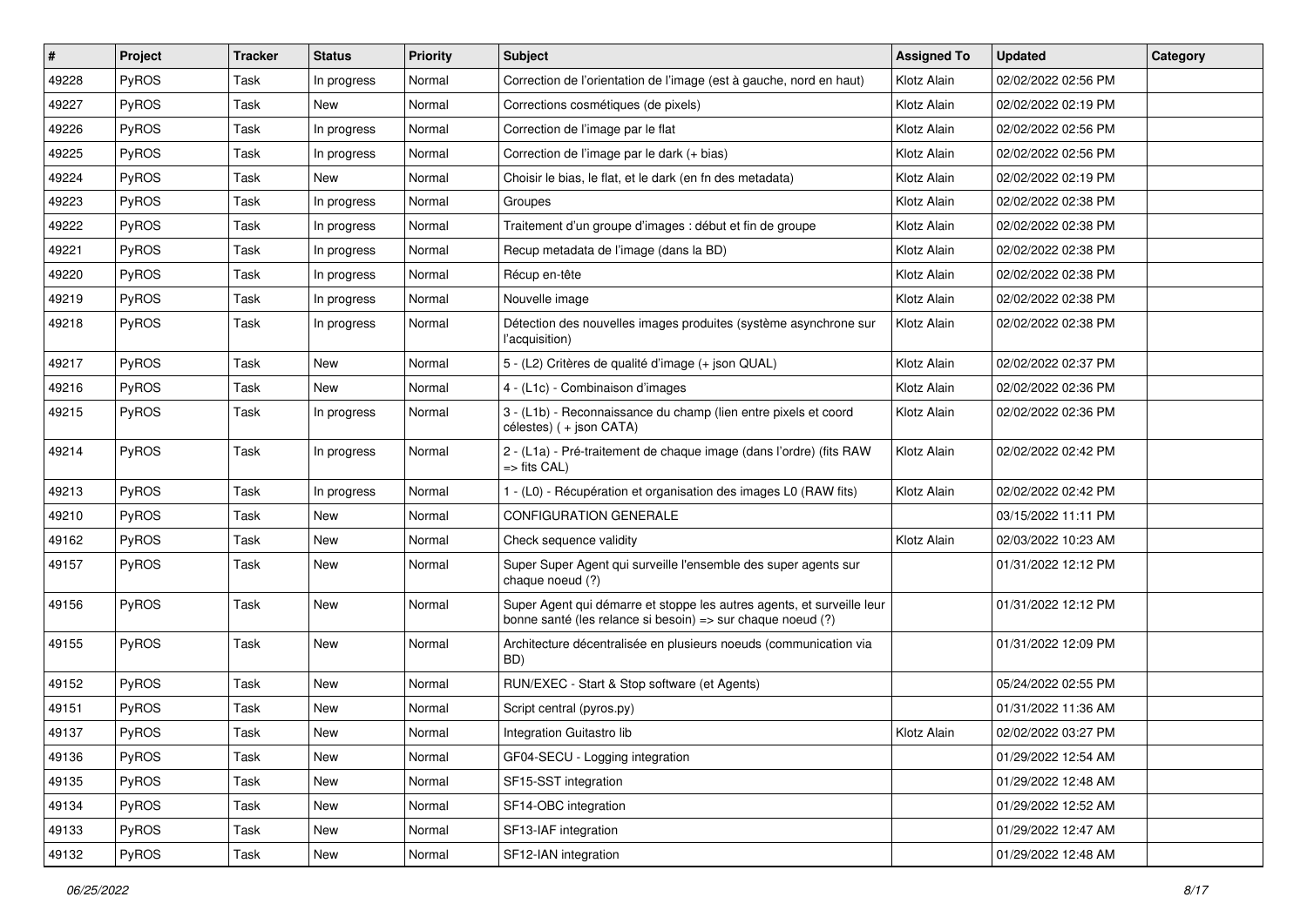| $\vert$ # | <b>Project</b> | <b>Tracker</b> | <b>Status</b> | <b>Priority</b> | <b>Subject</b>                                                                                   | <b>Assigned To</b>   | <b>Updated</b>      | Category |
|-----------|----------------|----------------|---------------|-----------------|--------------------------------------------------------------------------------------------------|----------------------|---------------------|----------|
| 49131     | PyROS          | Task           | <b>New</b>    | Normal          | SF11-IPC integration                                                                             |                      | 01/29/2022 12:46 AM |          |
| 49130     | PyROS          | Task           | <b>New</b>    | Normal          | SF10-CAL integration                                                                             |                      | 01/29/2022 12:46 AM |          |
| 49129     | <b>PyROS</b>   | Task           | <b>New</b>    | Normal          | SF09-CMC integration                                                                             |                      | 01/29/2022 12:46 AM |          |
| 49128     | <b>PyROS</b>   | Task           | <b>New</b>    | Normal          | SF08-EXE integration                                                                             |                      | 01/29/2022 12:45 AM |          |
| 49127     | PyROS          | Task           | <b>New</b>    | Normal          | SF07-PLN integration                                                                             |                      | 01/29/2022 12:45 AM |          |
| 49126     | PyROS          | Task           | <b>New</b>    | Normal          | SF06-ALR integration                                                                             |                      | 01/29/2022 12:45 AM |          |
| 49125     | <b>PyROS</b>   | Task           | <b>New</b>    | Normal          | SF05-SEQ integration                                                                             |                      | 03/15/2022 11:03 PM |          |
| 49124     | <b>PyROS</b>   | Task           | New           | Normal          | SF04-SPV integration                                                                             |                      | 01/29/2022 12:44 AM |          |
| 49123     | PyROS          | Task           | <b>New</b>    | Normal          | SF03-ENV integration                                                                             |                      | 01/29/2022 12:50 AM |          |
| 49122     | PyROS          | Task           | <b>New</b>    | Normal          | SF02-SCP integration                                                                             |                      | 01/29/2022 12:50 AM |          |
| 49121     | PyROS          | Task           | <b>New</b>    | Normal          | SF01-USR integration                                                                             |                      | 01/29/2022 12:50 AM |          |
| 49120     | <b>PyROS</b>   | Task           | <b>New</b>    | Normal          | General Design (structure, design, responsive, CSS)                                              |                      | 01/29/2022 12:50 AM |          |
| 48784     | <b>XLDP</b>    | Bug            | <b>New</b>    | Normal          | Jobs en erreurs depuis le 19/01 19h30                                                            |                      | 01/20/2022 10:12 AM |          |
| 48307     | PyROS          | Task           | <b>New</b>    | Normal          | Send, Receive, and Process Commands (Agent <= > Agent)                                           |                      | 12/14/2021 02:57 PM |          |
| 48290     | <b>PyROS</b>   | Task           | <b>New</b>    | Normal          | Auto mode                                                                                        |                      | 12/14/2021 12:35 PM |          |
| 48289     | <b>PyROS</b>   | Task           | <b>New</b>    | Normal          | Entity (AgentDevice class)                                                                       |                      | 12/14/2021 12:32 PM |          |
| 48288     | PyROS          | Task           | <b>New</b>    | Normal          | Entity (DeviceController class)                                                                  |                      | 12/14/2021 12:31 PM |          |
| 48287     | PyROS          | Task           | <b>New</b>    | Normal          | cRuD (only Read & Delete) - View (& Kill) currently running Agents                               |                      | 12/14/2021 12:26 PM |          |
| 48286     | <b>PyROS</b>   | Task           | <b>New</b>    | Normal          | Lancement auto et gestion des éventuels AgentDevices associés                                    |                      | 12/14/2021 12:22 PM |          |
| 48285     | PyROS          | Task           | <b>New</b>    | Normal          | Lancement auto et gestion du DeviceController associé                                            |                      | 12/14/2021 12:22 PM |          |
| 48284     | PyROS          | Task           | <b>New</b>    | Normal          | Lancement auto et gestion des Components associés (qui sont aussi<br>des DeviceController)       |                      | 12/14/2021 12:20 PM |          |
| 48280     | <b>PyROS</b>   | Task           | New           | Normal          | Agent dérivé de l'Agent général (ex: AgentA, AgentB, AgentC, ou<br>AgentM pour le envmonitoring) |                      | 12/14/2021 03:00 PM |          |
| 48279     | PyROS          | Task           | <b>New</b>    | Normal          | General LOGGING (fichiers texte, écran en mode debug)                                            |                      | 03/16/2022 04:45 PM |          |
| 48276     | <b>PyROS</b>   | Task           | New           | Normal          | Scripts d'installation docker                                                                    |                      | 12/14/2021 11:44 AM |          |
| 48275     | PyROS          | Task           | <b>New</b>    | Normal          | version PROD TNC Nouvelle Calédonie - instance docker de<br>production sur site final            |                      | 12/14/2021 11:42 AM |          |
| 48274     | PyROS          | Task           | <b>New</b>    | Normal          | version TEST TNC France - instance docker de test en France                                      |                      | 12/14/2021 11:42 AM |          |
| 48273     | <b>PyROS</b>   | Task           | <b>New</b>    | Normal          | version DEV guitalens - instance docker sur serveur guitalens                                    |                      | 12/14/2021 11:46 AM |          |
| 48270     | <b>PyROS</b>   | Task           | New           | Normal          | SCRIPT INSTALL/UPDATE (PYROS/pyros.py) (uniquement pour la<br>partie install & update)           |                      | 02/23/2022 05:57 PM |          |
| 48259     | <b>PyROS</b>   | Task           | In progress   | Normal          | EXPORT (Download) as a text file (YAML)                                                          | Koralewski<br>Alexis | 02/23/2022 10:45 AM |          |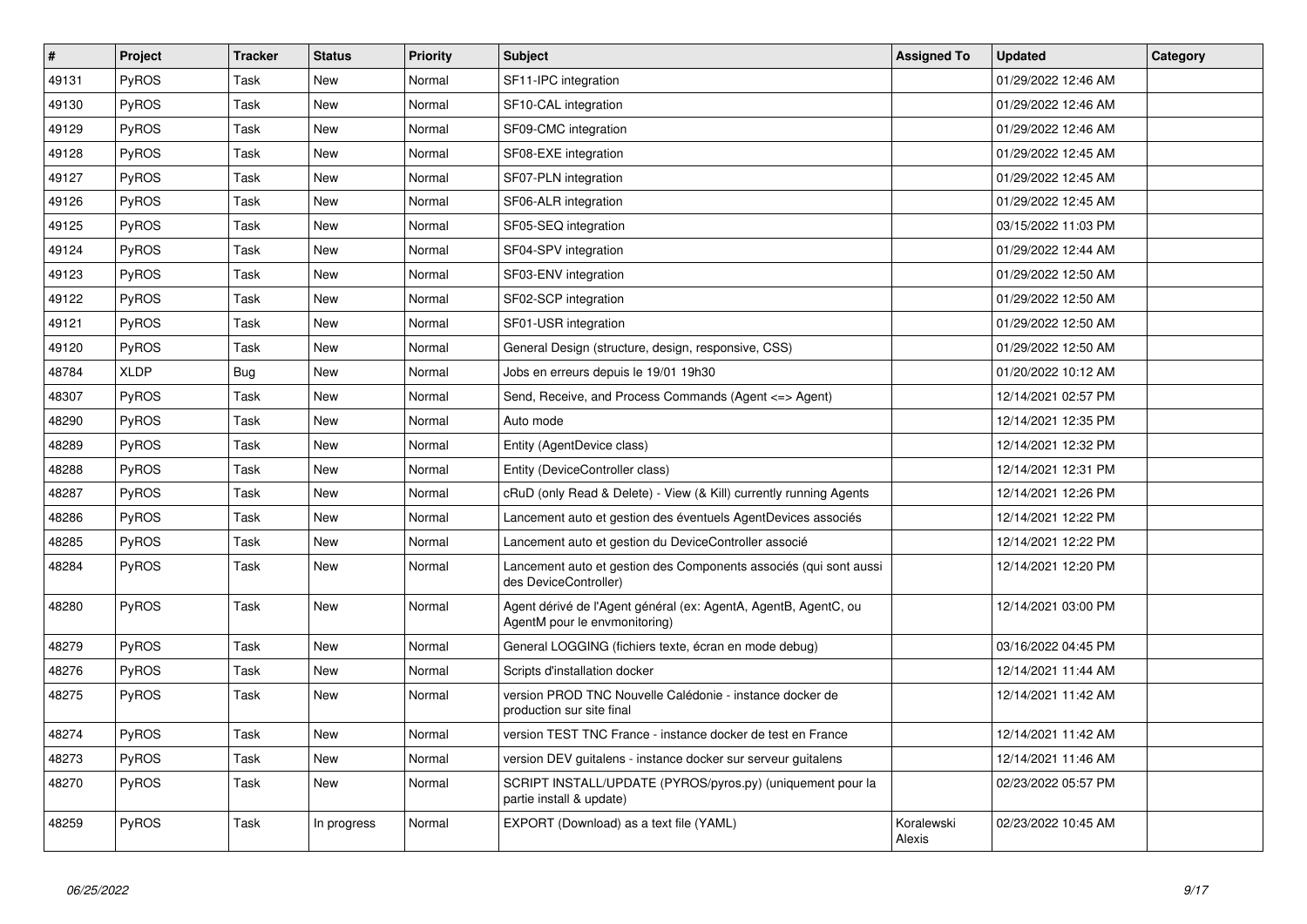| $\pmb{\#}$ | <b>Project</b> | <b>Tracker</b> | <b>Status</b> | <b>Priority</b> | <b>Subject</b>                                                                                                 | <b>Assigned To</b>   | <b>Updated</b>      | Category |
|------------|----------------|----------------|---------------|-----------------|----------------------------------------------------------------------------------------------------------------|----------------------|---------------------|----------|
| 48250      | PyROS          | Task           | In progress   | Normal          | <b>DELETE</b>                                                                                                  | Koralewski<br>Alexis | 02/21/2022 03:38 PM |          |
| 48223      | LabInvent      | Task           | New           | Normal          | instance perso (docker)                                                                                        |                      | 12/13/2021 11:08 AM |          |
| 48222      | Lablnvent      | Task           | New           | Normal          | (NEW func) Gérer Suivi d'un User                                                                               |                      | 12/13/2021 10:39 AM |          |
| 48005      | Lablnvent      | Task           | New           | Normal          | <b>Bugfix toutes les Deprecated Errors</b>                                                                     |                      | 12/06/2021 02:37 PM |          |
| 47966      | Lablnvent      | Task           | <b>New</b>    | Normal          | Ajouter test Commande (avec devis joint)                                                                       |                      | 11/30/2021 04:17 PM |          |
| 47959      | Lablnvent      | Task           | New           | Normal          | *** F - ENTITY - Fournisseurs                                                                                  |                      | 11/30/2021 12:57 PM |          |
| 47958      | Lablnvent      | Task           | New           | Normal          | delete (generic)                                                                                               |                      | 11/30/2021 12:47 PM |          |
| 47957      | LabInvent      | Feature        | New           | Normal          | *** F - ENTITY - Les GROUPES (de User ou Materiel) : Thématique,<br>Métier, Projet, Site (+ Pole ou Service ?) |                      | 12/13/2021 11:12 AM |          |
| 47954      | Lablnvent      | Task           | <b>New</b>    | Normal          | 1 - CREATED                                                                                                    |                      | 11/30/2021 01:27 PM |          |
| 47953      | Lablnvent      | Task           | New           | Normal          | 2a - TOBEORDERED (optionnel)                                                                                   |                      | 11/30/2021 01:27 PM |          |
| 47951      | Lablnvent      | Feature        | New           | Normal          | *** F - Etiquettes & Imprimantes                                                                               |                      | 11/30/2021 01:42 PM |          |
| 47950      | LabInvent      | Task           | <b>New</b>    | Normal          | DB complète à mettre à jour                                                                                    |                      | 11/30/2021 12:26 PM |          |
| 47946      | Lablnvent      | Task           | <b>New</b>    | Normal          | classic only                                                                                                   |                      | 12/03/2021 09:50 AM |          |
| 47945      | LabInvent      | Task           | New           | Normal          | <b>ALL</b>                                                                                                     |                      | 11/30/2021 12:23 PM |          |
| 47935      | LabInvent      | Task           | New           | Normal          | 2b - VALIDATED                                                                                                 |                      | 11/30/2021 01:27 PM |          |
| 47932      | Lablnvent      | Feature        | <b>New</b>    | Normal          | *** F - DOC (documentation)                                                                                    |                      | 11/30/2021 01:10 PM |          |
| 47930      | LabInvent      | Task           | New           | Normal          | *** F - ENTITY - QrCode                                                                                        |                      | 11/30/2021 01:26 PM |          |
| 47925      | LabInvent      | Task           | <b>New</b>    | Normal          | (après cakephp v4) Passer à Php 8                                                                              |                      | 11/30/2021 11:48 AM |          |
| 47924      | LabInvent      | Task           | <b>New</b>    | Normal          | (après 3.9) Passer à v4                                                                                        |                      | 11/30/2021 11:48 AM |          |
| 47913      | Lablnvent      | Task           | New           | Normal          | ROLES (profils)                                                                                                |                      | 11/30/2021 01:39 PM |          |
| 47911      | LabInvent      | Task           | <b>New</b>    | Normal          | Create/Update (add_edit generic)                                                                               |                      | 11/30/2021 11:04 AM |          |
| 47907      | LabInvent      | Task           | New           | Normal          | *** F - Config YAML (champs materiels) : champs obligatoires,<br>recommandés, ou readonly                      |                      | 11/30/2021 01:25 PM |          |
| 47895      | Lablnvent      | Feature        | New           | Normal          | *** F - ENTITY - Documents attachés (à Materiel ou Suivi)                                                      |                      | 12/13/2021 11:09 AM |          |
| 47893      | LabInvent      | Task           | New           | Normal          | Views                                                                                                          |                      | 11/30/2021 01:21 PM |          |
| 47889      | LabInvent      | Task           | New           | Normal          | Changer statut - setStatusTo*()                                                                                |                      | 11/30/2021 01:19 PM |          |
| 47885      | LabInvent      | Task           | New           | Normal          | filtrage (voir formulaire index)                                                                               |                      | 11/30/2021 01:30 PM |          |
| 47883      | Lablnvent      | Task           | New           | Normal          | formulaire de recherche multi-critères                                                                         |                      | 11/30/2021 01:30 PM |          |
| 47880      | LabInvent      | Task           | New           | Normal          | Read - index                                                                                                   |                      | 11/30/2021 01:16 PM |          |
| 47873      | LabInvent      | Task           | New           | Normal          | Model (Entity & Table)                                                                                         |                      | 12/01/2021 09:37 AM |          |
| 47871      | Lablnvent      | Task           | New           | Normal          | Autorisations                                                                                                  |                      | 11/30/2021 01:29 PM |          |
| 47870      | LabInvent      | Task           | New           | Normal          | Tests (Materiels)                                                                                              |                      | 11/30/2021 03:38 PM |          |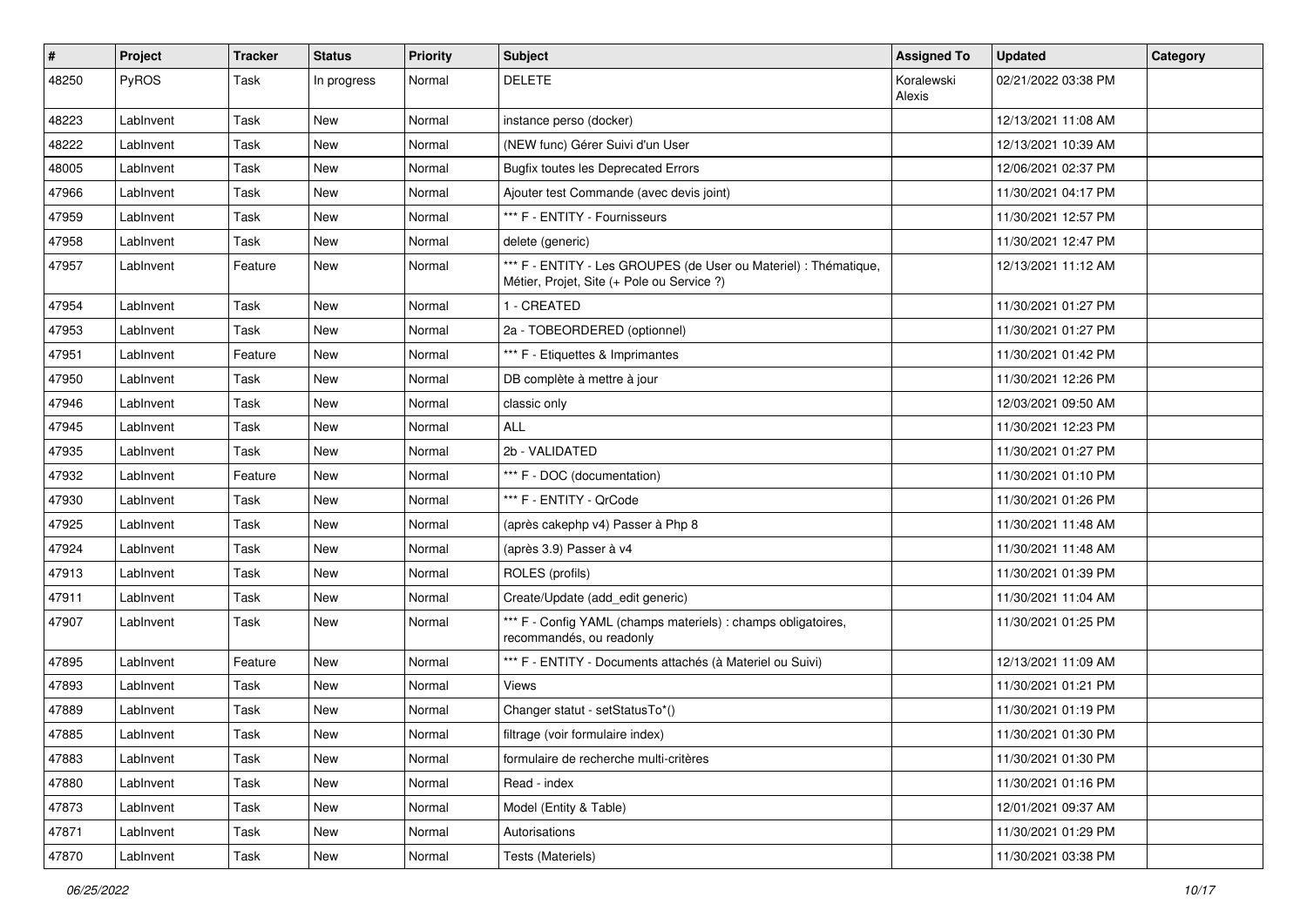| #     | Project      | <b>Tracker</b> | <b>Status</b> | <b>Priority</b> | <b>Subject</b>                                                   | <b>Assigned To</b> | <b>Updated</b>      | Category |
|-------|--------------|----------------|---------------|-----------------|------------------------------------------------------------------|--------------------|---------------------|----------|
| 47869 | LabInvent    | Feature        | New           | Normal          | *** F - Tests                                                    |                    | 12/06/2021 02:28 PM |          |
| 47868 | LabInvent    | Task           | New           | Normal          | *** F - Super Entité (AppController, AppTable)                   |                    | 11/30/2021 01:34 PM |          |
| 47865 | LabInvent    | Feature        | New           | Normal          | *** F - Configuration générale                                   |                    | 12/13/2021 11:06 AM |          |
| 47864 | LabInvent    | Feature        | New           | Normal          | *** F - ENTITY - Autres                                          |                    | 11/30/2021 12:57 PM |          |
| 47862 | LabInvent    | Feature        | New           | Normal          | *** F - ENTITY - Prets (de Materiel)                             |                    | 12/13/2021 11:10 AM |          |
| 47447 | PyROS        | Task           | New           | Normal          | (F05) ACTIONS (CRUD), VIEWS, and AUTHORIZATIONS                  |                    | 02/23/2022 10:45 AM |          |
| 47446 | PyROS        | Task           | <b>New</b>    | Normal          | <b>DOSSIER SSI</b>                                               |                    | 10/11/2021 11:32 AM |          |
| 47445 | PyROS        | Task           | New           | Normal          | CAHIER DE RECETTE (NC)                                           |                    | 10/11/2021 11:31 AM |          |
| 47444 | PyROS        | Task           | New           | Normal          | MANUELS UTILISATION, INSTALLATION, ET MAINTENANCE                |                    | 10/11/2021 11:31 AM |          |
| 47443 | PyROS        | Task           | New           | Normal          | RAPPORT DES TESTS & VALIDATIONS (application du plan de<br>test) |                    | 10/11/2021 11:31 AM |          |
| 47442 | PyROS        | Task           | <b>New</b>    | Normal          | PLAN DE TESTS ET DE VALIDATIONS                                  |                    | 10/11/2021 11:33 AM |          |
| 47441 | PyROS        | Task           | New           | Normal          | DOSSIER DE DÉFINITION                                            |                    | 10/11/2021 11:32 AM |          |
| 47440 | PyROS        | Task           | New           | Normal          | <b>LIVRABLES</b>                                                 |                    | 10/11/2021 11:29 AM |          |
| 47439 | PyROS        | Task           | <b>New</b>    | Normal          | PA et PK CNES                                                    |                    | 01/31/2022 11:29 AM |          |
| 47438 | PyROS        | Task           | New           | Normal          | PK5 (2023-06) - Doc LIVRABLES (et Présentations)                 |                    | 10/11/2021 11:26 AM |          |
| 47437 | PyROS        | Task           | <b>New</b>    | Normal          | PA4.1 (2023-05) - Présentations et Rapport Avancement            |                    | 10/11/2021 11:25 AM |          |
| 47436 | PyROS        | Task           | New           | Normal          | PK4 (2023-02) - Doc LIVRABLES (et Présentations)                 |                    | 10/11/2021 11:23 AM |          |
| 47435 | PyROS        | Task           | New           | Normal          | PA3.2 (2023-02) - Présentations et Rapport Avancement            |                    | 10/11/2021 11:22 AM |          |
| 47433 | PyROS        | Task           | New           | Normal          | PA3.1 (2023-01) - Présentations et Rapport Avancement            |                    | 10/11/2021 11:22 AM |          |
| 47432 | PyROS        | Task           | New           | Normal          | PK3 (2023-01) - Doc LIVRABLES (et Présentations)                 |                    | 10/11/2021 11:20 AM |          |
| 47431 | PyROS        | Task           | <b>New</b>    | Normal          | PA2.2 (2022-10) - Présentations et Rapport Avancement            |                    | 10/11/2021 11:19 AM |          |
| 47430 | PyROS        | Task           | New           | Normal          | PA2.1 (2022-08) - Présentations et Rapport Avancement            |                    | 10/11/2021 11:18 AM |          |
| 47428 | PyROS        | Task           | New           | Normal          | PK2 (2022-06) - Présentations + RA + Doc LIVRABLES               |                    | 01/31/2022 11:34 AM |          |
| 47419 | PyROS        | Task           | <b>New</b>    | Normal          | F16 FUNCTIONAL Tests                                             |                    | 10/11/2021 10:11 AM |          |
| 47418 | PyROS        | Task           | New           | Normal          | F15 FUNCTIONAL Tests                                             |                    | 10/11/2021 10:11 AM |          |
| 47416 | PyROS        | Task           | <b>New</b>    | Normal          | <b>F13 FUNCTIONAL Tests</b>                                      |                    | 10/11/2021 10:11 AM |          |
| 47415 | PyROS        | Task           | New           | Normal          | F12 FUNCTIONAL Tests                                             |                    | 10/11/2021 10:11 AM |          |
| 47414 | <b>PyROS</b> | Task           | New           | Normal          | <b>F11 FUNCTIONAL Tests</b>                                      |                    | 10/11/2021 10:10 AM |          |
| 47413 | PyROS        | Task           | New           | Normal          | <b>F10 FUNCTIONAL Tests</b>                                      |                    | 10/11/2021 10:10 AM |          |
| 47412 | PyROS        | Task           | In progress   | Normal          | F09 Tests                                                        |                    | 10/12/2021 03:01 PM |          |
| 47411 | PyROS        | Task           | New           | Normal          | F08 FUNCTIONAL Tests                                             |                    | 10/11/2021 10:10 AM |          |
| 47410 | PyROS        | Task           | New           | Normal          | F07 FUNCTIONAL Tests                                             |                    | 10/11/2021 10:10 AM |          |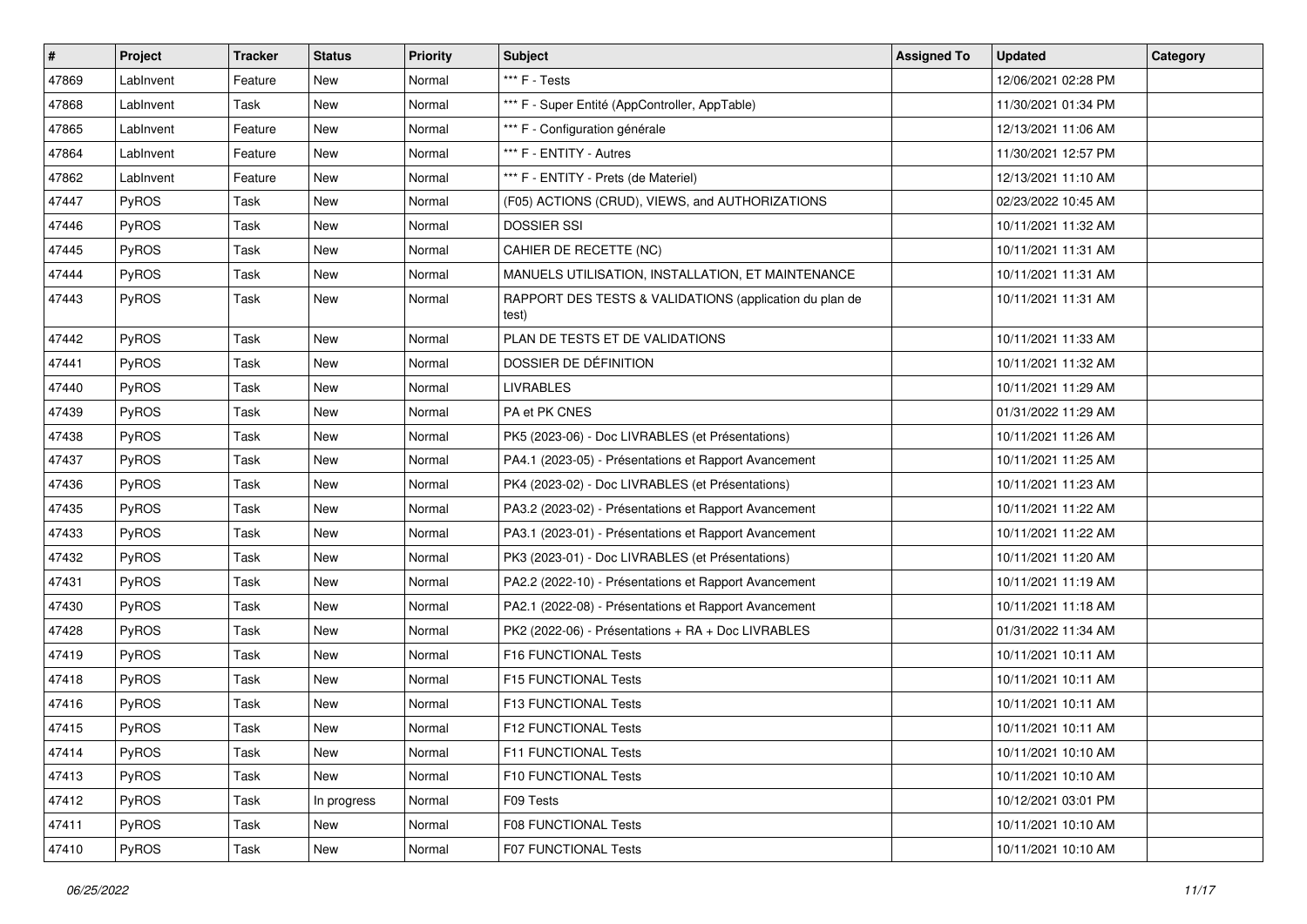| $\pmb{\#}$ | Project      | <b>Tracker</b> | <b>Status</b> | <b>Priority</b> | <b>Subject</b>                                                                              | <b>Assigned To</b>   | <b>Updated</b>      | Category |
|------------|--------------|----------------|---------------|-----------------|---------------------------------------------------------------------------------------------|----------------------|---------------------|----------|
| 47409      | PyROS        | Task           | <b>New</b>    | Normal          | <b>F06 FUNCTIONAL Tests</b>                                                                 |                      | 10/11/2021 10:10 AM |          |
| 47408      | PyROS        | Task           | In progress   | Normal          | F05 Tests                                                                                   |                      | 10/12/2021 03:00 PM |          |
| 47407      | PyROS        | Task           | In progress   | Normal          | F04 Tests                                                                                   |                      | 10/12/2021 03:00 PM |          |
| 47406      | PyROS        | Task           | In progress   | Normal          | F03 Tests                                                                                   |                      | 10/12/2021 03:00 PM |          |
| 47405      | PyROS        | Task           | In progress   | Normal          | F02 Tests                                                                                   |                      | 10/12/2021 02:59 PM |          |
| 47403      | PyROS        | Task           | New           | Normal          | HIGH LEVEL FUNCTION TESTS - Transversal functionalities TESTs<br>involving several features |                      | 10/11/2021 10:08 AM |          |
| 47402      | PyROS        | Task           | New           | Normal          | INTEGRATION TESTS - FEATURES integration tests with each<br>other                           |                      | 10/11/2021 10:07 AM |          |
| 47401      | PyROS        | Task           | <b>New</b>    | Normal          | FUNCTIONAL TESTS - Each FEATURE functional tests                                            |                      | 10/11/2021 11:42 AM |          |
| 47393      | PyROS        | Task           | New           | Normal          | Device Config file (cf F14)                                                                 |                      | 12/14/2021 12:33 PM |          |
| 47392      | PyROS        | Task           | <b>New</b>    | Normal          | Device Commands Grammar (Generic & Native)                                                  |                      | 12/14/2021 12:32 PM |          |
| 47391      | PyROS        | Task           | <b>New</b>    | Normal          | Device Simulator (DeviceSimulator)                                                          |                      | 12/14/2021 12:32 PM |          |
| 47390      | PyROS        | Task           | New           | Normal          | Device Agent (AgentDevice) (de type Agent)                                                  |                      | 12/14/2021 12:32 PM |          |
| 47389      | PyROS        | Task           | <b>New</b>    | Normal          | Device Controller (DeviceController)                                                        |                      | 12/14/2021 12:29 PM |          |
| 47387      | PyROS        | Task           | New           | Normal          | (F14) CRUD config                                                                           |                      | 01/29/2022 01:24 AM |          |
| 47386      | PyROS        | Task           | New           | Normal          | (F03) Initial data (fixture)                                                                |                      | 12/15/2021 07:32 AM |          |
| 47375      | PyROS        | Task           | <b>New</b>    | Normal          | Association quota SP                                                                        |                      | 10/11/2021 10:37 AM |          |
| 47368      | PyROS        | Task           | In progress   | Normal          | <b>CRUD Scientific Theme</b>                                                                | Koralewski<br>Alexis | 10/11/2021 10:01 AM |          |
| 46790      | PyROS        | Task           | New           | Normal          | F16 - EXIGENCES satisfaites (+ tests mis à jour)                                            |                      | 09/14/2021 02:47 PM |          |
| 46789      | PyROS        | Task           | New           | Normal          | F15 - EXIGENCES satisfaites (+ tests mis à jour)                                            |                      | 09/14/2021 02:47 PM |          |
| 46788      | PyROS        | Task           | <b>New</b>    | Normal          | (F14) EXIGENCES satisfaites (+ tests mis à jour)                                            |                      | 01/29/2022 01:24 AM |          |
| 46787      | <b>PyROS</b> | Task           | New           | Normal          | (F09) REQUIREMENTS validated (+ tests udpated)                                              |                      | 12/14/2021 12:18 PM |          |
| 46786      | PyROS        | Task           | <b>New</b>    | Normal          | F08 - EXIGENCES satisfaites (+ tests mis à jour)                                            |                      | 09/14/2021 02:45 PM |          |
| 46785      | PyROS        | Task           | New           | Normal          | F07 - EXIGENCES satisfaites (+ tests mis à jour)                                            |                      | 09/14/2021 02:44 PM |          |
| 46783      | PyROS        | Task           | New           | Normal          | F04 - EXIGENCES satisfaites (+ tests mis à jour)                                            |                      | 09/14/2021 02:43 PM |          |
| 46782      | PyROS        | Task           | <b>New</b>    | Normal          | F03 - EXIGENCES satisfaites (+ tests mis à jour)                                            |                      | 09/14/2021 02:43 PM |          |
| 46781      | PyROS        | Task           | New           | Normal          | (F02) EXIGENCES satisfaites (+ tests mis à jour)                                            |                      | 01/29/2022 01:27 AM |          |
| 46780      | PyROS        | Task           | New           | Normal          | (F01) EXIGENCES satisfaites (+ tests mis à jour)                                            |                      | 10/08/2021 06:01 PM |          |
| 45818      | <b>PyROS</b> | Task           | New           | Normal          | (F14) TESTS to validate this feature                                                        |                      | 08/09/2021 10:43 AM |          |
| 45816      | PyROS        | Task           | New           | Normal          | <b>SP Delete</b>                                                                            |                      | 10/28/2021 08:35 AM |          |
| 45815      | PyROS        | Task           | New           | Normal          | test_SCP_manage_quota                                                                       |                      | 09/22/2021 04:47 PM |          |
| 45811      | PyROS        | Task           | New           | Normal          | SP update                                                                                   |                      | 11/03/2021 09:16 AM |          |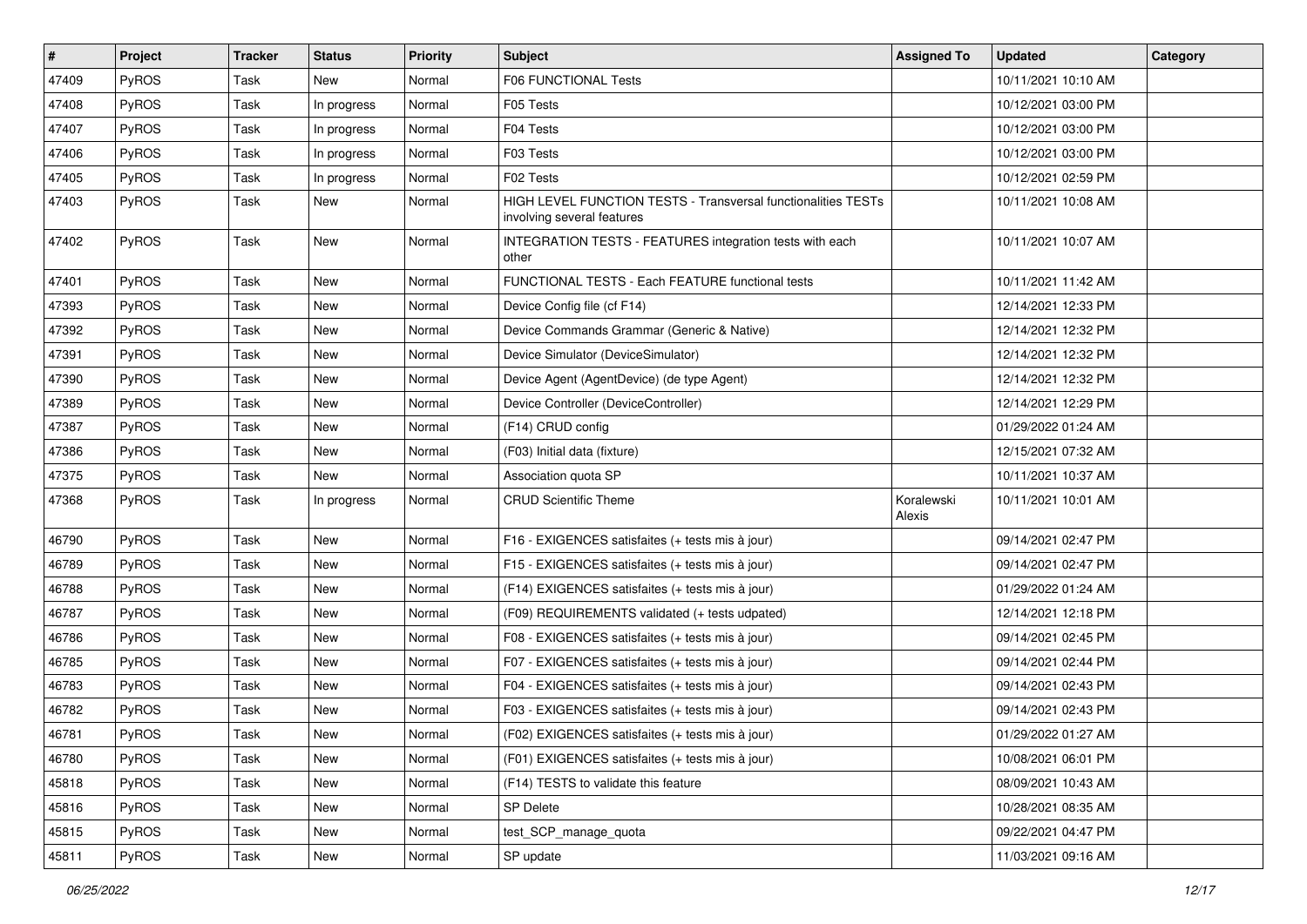| #     | Project      | <b>Tracker</b> | <b>Status</b> | <b>Priority</b> | Subject                                                                              | <b>Assigned To</b>     | <b>Updated</b>      | Category |
|-------|--------------|----------------|---------------|-----------------|--------------------------------------------------------------------------------------|------------------------|---------------------|----------|
| 45810 | <b>PyROS</b> | Task           | <b>New</b>    | Normal          | SP Read (view list and view 1)                                                       |                        | 10/27/2021 02:47 PM |          |
| 45809 | PyROS        | Task           | <b>New</b>    | Normal          | <b>SP Create</b>                                                                     |                        | 10/27/2021 08:42 AM |          |
| 45799 | <b>PyROS</b> | Task           | New           | Normal          | Execute TESTS on commit/push (new script PUSH)                                       | <b>Pallier Etienne</b> | 07/19/2021 08:54 AM |          |
| 45791 | <b>PyROS</b> | Task           | New           | Normal          | PA1.1 (2022-03) - Présentations et Rapport Avancement                                |                        | 10/11/2021 11:14 AM |          |
| 45790 | <b>PyROS</b> | Task           | <b>New</b>    | Normal          | PK1 (2022-01) - Présentations + RA + Doc LIVRABLES                                   |                        | 01/31/2022 11:33 AM |          |
| 45781 | <b>PyROS</b> | Task           | In progress   | Normal          | Documentation et Présentations pour les PA et PK CNES                                |                        | 01/31/2022 11:32 AM |          |
| 45776 | <b>PyROS</b> | Task           | New           | Normal          | <b>Test User Delete</b>                                                              |                        | 08/13/2021 01:46 PM |          |
| 45772 | <b>PyROS</b> | Task           | New           | Normal          | Test User Read (view list and view 1)                                                |                        | 08/13/2021 01:51 PM |          |
| 45766 | <b>PyROS</b> | Task           | New           | Normal          | <b>Test User Update</b>                                                              |                        | 08/13/2021 01:53 PM |          |
| 45762 | <b>PyROS</b> | Task           | <b>New</b>    | Normal          | <b>Test User Connexion</b>                                                           |                        | 08/13/2021 01:55 PM |          |
| 45761 | <b>PyROS</b> | Task           | New           | Normal          | Test User Create (registration)                                                      |                        | 08/13/2021 01:54 PM |          |
| 45756 | <b>PyROS</b> | Task           | <b>New</b>    | Normal          | QUOTA & PRIO - Gestion du quota et de la priorité                                    |                        | 10/11/2021 10:35 AM |          |
| 45753 | <b>PyROS</b> | Task           | In progress   | Normal          | Public visibility : gérer les champs publics                                         | Koralewski<br>Alexis   | 10/07/2021 12:49 PM |          |
| 45749 | <b>PyROS</b> | Task           | In progress   | Normal          | Gérer le retrait et le retour d'un device (panne, désactiver/réactiver un<br>device) |                        | 08/09/2021 10:42 AM |          |
| 45748 | PyROS        | Task           | <b>New</b>    | Normal          | Définir Accesseurs (getX())                                                          |                        | 01/29/2022 01:21 AM |          |
| 45556 | <b>PyROS</b> | Task           | <b>New</b>    | Normal          | User activation/deactivation                                                         |                        | 06/25/2021 08:18 AM |          |
| 45555 | <b>PyROS</b> | Task           | In progress   | Normal          | <b>CRUD Time Periods</b>                                                             | Koralewski<br>Alexis   | 09/07/2021 08:58 AM |          |
| 45552 | PyROS        | Task           | <b>New</b>    | Normal          | General configuration integration                                                    |                        | 03/15/2022 11:15 PM |          |
| 45550 | PyROS        | Task           | New           | Normal          | Users View & Export                                                                  | Koralewski<br>Alexis   | 03/29/2022 09:14 AM |          |
| 45484 | <b>PyROS</b> | Feature        | New           | Normal          | **** D5 - Images management (L1-L2)                                                  |                        | 02/02/2022 02:36 PM |          |
| 45481 | <b>PyROS</b> | Feature        | <b>New</b>    | Normal          | **** D2 - Users & Programs                                                           |                        | 03/29/2022 09:17 AM |          |
| 45452 | <b>PyROS</b> | Story          | <b>New</b>    | Normal          | *** REQ-0XX REQUIREMENTS FROM CNES (PR)                                              |                        | 06/14/2021 01:17 PM |          |
| 45346 | <b>PyROS</b> | Task           | New           | Normal          | (F10) ENTITIES - Initial data (fixture)                                              |                        | 06/03/2021 09:17 AM |          |
| 45340 | PyROS        | Task           | New           | Normal          | <b>INITIAL DATA (fixtures)</b>                                                       | Koralewski<br>Alexis   | 12/14/2021 12:09 PM |          |
| 45337 | PyROS        | Task           | In progress   | Normal          | Description du Site (horizon + home)                                                 | Klotz Alain            | 10/11/2021 10:42 AM |          |
| 45336 | PyROS        | Task           | In progress   | Normal          | SCHEMA FILES - Fichiers schema pour valider la config                                | Koralewski<br>Alexis   | 10/11/2021 10:43 AM |          |
| 45295 | PyROS        | Task           | New           | Normal          | Create DARK files (acquisition)                                                      |                        | 05/27/2021 11:22 AM |          |
| 45294 | PyROS        | Task           | New           | Normal          | Create BIAS files (acquisition)                                                      |                        | 05/27/2021 11:22 AM |          |
| 45293 | PyROS        | Task           | New           | Normal          | Create FLAT files (acquisition)                                                      |                        | 05/27/2021 11:21 AM |          |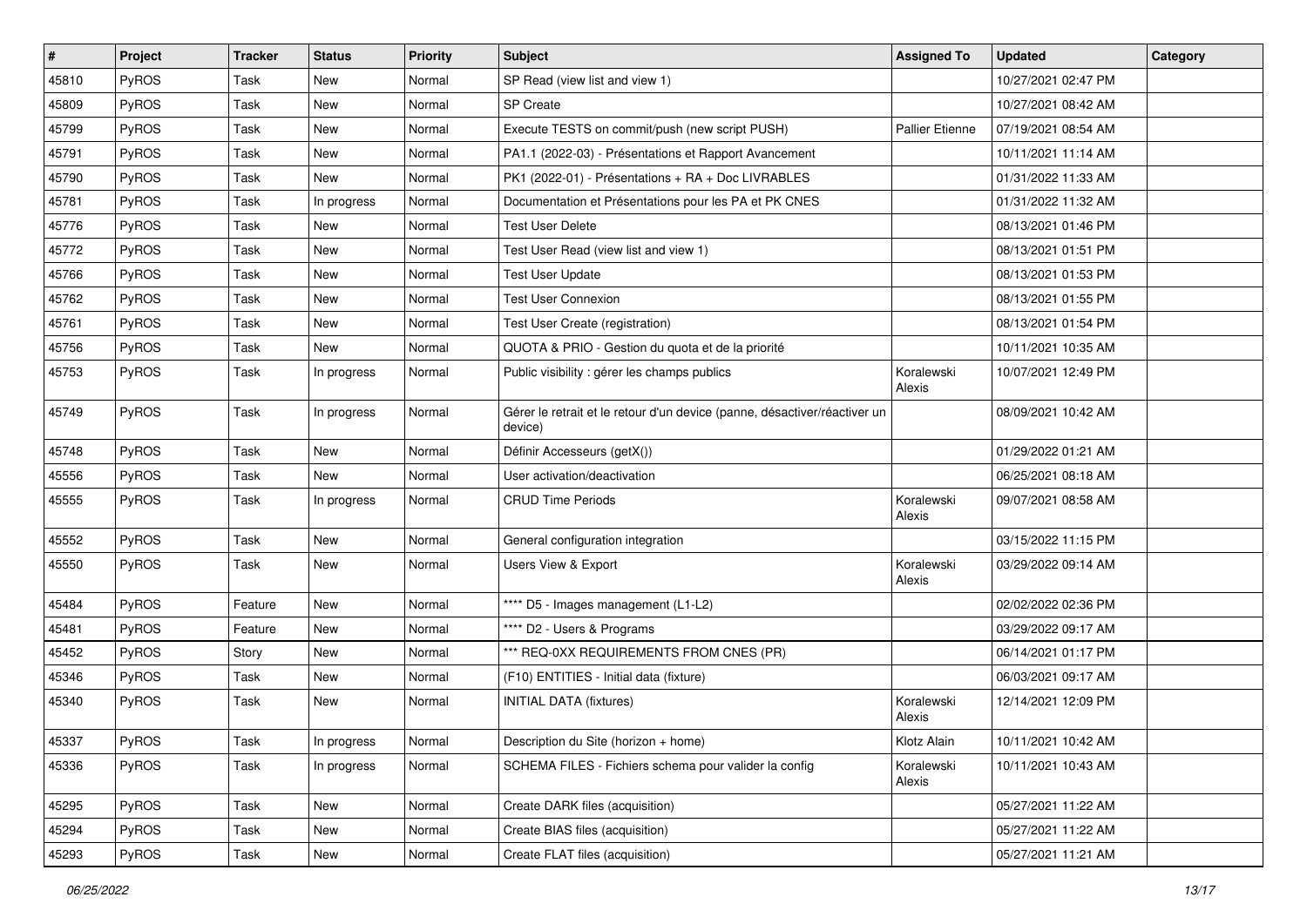| #     | Project | <b>Tracker</b> | <b>Status</b> | <b>Priority</b> | <b>Subject</b>                                                                                                          | <b>Assigned To</b> | <b>Updated</b>      | Category |
|-------|---------|----------------|---------------|-----------------|-------------------------------------------------------------------------------------------------------------------------|--------------------|---------------------|----------|
| 45292 | PyROS   | Task           | <b>New</b>    | Normal          | (F10) TESTS to validate this feature                                                                                    |                    | 05/27/2021 11:11 AM |          |
| 45291 | PyROS   | Task           | New           | Normal          | (F10) AUTHORIZATIONS for this feature (who can do what) :<br>documentation & implementation                             |                    | 06/08/2021 08:19 AM |          |
| 45290 | PyROS   | Task           | <b>New</b>    | Normal          | (F10) ENTITIES - definition & implementation                                                                            |                    | 06/03/2021 09:17 AM |          |
| 45195 | PyROS   | Story          | <b>New</b>    | Normal          | REQ-122 Page information état agent                                                                                     |                    | 05/12/2021 12:18 PM |          |
| 45194 | PyROS   | Story          | New           | Normal          | REQ-121 Limiter le nombre d'essais de connexion d'un utilisateur                                                        |                    | 05/12/2021 12:17 PM |          |
| 45193 | PyROS   | Story          | New           | Normal          | REQ-120 Pages web dédiées pour gérer différents besoins                                                                 |                    | 05/12/2021 12:17 PM |          |
| 45192 | PyROS   | Story          | New           | Normal          | REQ-119 Analyse images : le service de traitement d'images doit être<br>interopérable (à distance, par service externe) |                    | 05/12/2021 12:17 PM |          |
| 45191 | PyROS   | Story          | <b>New</b>    | Normal          | REQ-118 Avoir un obturateur sur les caméras (Utile pour faire les<br>Dark)                                              |                    | 05/12/2021 12:16 PM |          |
| 45190 | PyROS   | Story          | <b>New</b>    | Normal          | REQ-117 Calibration : génération des images de calibration en<br>fonction du temps (DBF) (Dark dépend du temps pose)    |                    | 05/12/2021 12:16 PM |          |
| 45189 | PyROS   | Story          | New           | Normal          | REQ-116 Calibration astro: trouver une solution quand l'image est<br>distendue (distortion)                             |                    | 05/12/2021 12:16 PM |          |
| 45188 | PyROS   | Story          | New           | Normal          | REQ-115 Calibration : traiter efficacement les fichiers de calibration<br>DBF (dark, bias, flat)                        |                    | 05/12/2021 12:15 PM |          |
| 45187 | PyROS   | Story          | <b>New</b>    | Normal          | REQ-114 Planification des séquences : Equité                                                                            |                    | 05/12/2021 12:15 PM |          |
| 45186 | PyROS   | Story          | New           | Normal          | REQ-113 Planification des séquences : Efficacité, efficience                                                            |                    | 05/12/2021 12:15 PM |          |
| 45185 | PyROS   | Story          | <b>New</b>    | Normal          | REQ-112 Planification des séquences : Flexibilité                                                                       |                    | 05/12/2021 12:14 PM |          |
| 45184 | PyROS   | Story          | New           | Normal          | REQ-111 Mise en sécurité automatique en cas de cyclone                                                                  |                    | 03/16/2022 04:38 PM |          |
| 45183 | PyROS   | Story          | New           | Normal          | REQ-110 Arrêt et redémarrage automatique en cas de coupure<br>électrique                                                |                    | 03/16/2022 04:38 PM |          |
| 45182 | PyROS   | Story          | New           | Normal          | REQ-109 Afficher infos utiles sur les requetes/séquences                                                                |                    | 05/12/2021 12:13 PM |          |
| 45181 | PyROS   | Story          | <b>New</b>    | Normal          | REQ-108 Pouvoir déposer dans différents systèmes de coordonnées                                                         |                    | 02/22/2022 04:38 PM |          |
| 45180 | PyROS   | Story          | <b>New</b>    | Normal          | REQ-107 Suivi complet d'une requête, depuis son dépot, jusqu'à son<br>exécution, en passant par sa planification        |                    | 05/12/2021 12:12 PM |          |
| 45179 | PyROS   | Story          | New           | Normal          | REQ-106 Requete appartient à un SP (lié à un PI qui est lié à des<br>users)                                             |                    | 05/12/2021 12:12 PM |          |
| 45178 | PyROS   | Story          | <b>New</b>    | Normal          | REQ-105 Pouvoir enlever une séquence (scène) déposée pour en<br>déposer une autre                                       |                    | 05/12/2021 12:11 PM |          |
| 45177 | PyROS   | Story          | New           | Normal          | REQ-104 Rôles utilisateurs (profils)                                                                                    |                    | 05/12/2021 12:11 PM |          |
| 45176 | PyROS   | Story          | New           | Normal          | REQ-103 Connexion unique pour accéder à tous les services, si<br>possible via annuaire LDAP                             |                    | 05/12/2021 12:10 PM |          |
| 45175 | PyROS   | Story          | New           | Normal          | REQ-102 Surveillance et sécurisation de la BD                                                                           |                    | 03/16/2022 04:38 PM |          |
| 45174 | PyROS   | Story          | New           | Normal          | REQ-213 Sauvegarde temporaire des images brutes pour opérations<br>de maintenance                                       |                    | 05/12/2021 12:01 PM |          |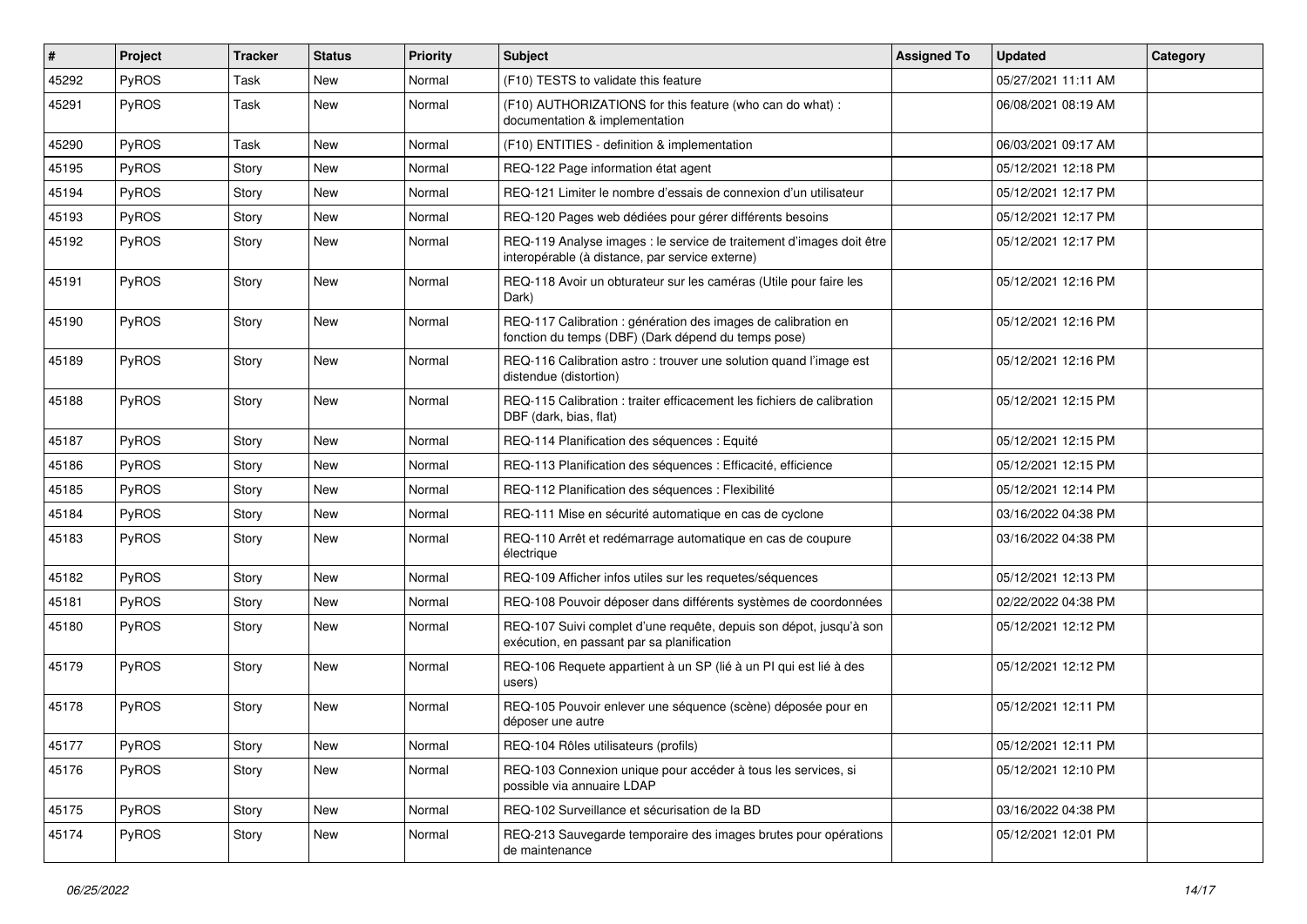| $\vert$ # | Project      | <b>Tracker</b> | <b>Status</b> | <b>Priority</b> | <b>Subject</b>                                                            | <b>Assigned To</b> | <b>Updated</b>      | Category |
|-----------|--------------|----------------|---------------|-----------------|---------------------------------------------------------------------------|--------------------|---------------------|----------|
| 45173     | <b>PyROS</b> | Story          | <b>New</b>    | Normal          | REQ-212 Espace privé pour extensions et déploiement sans git              |                    | 05/12/2021 12:00 PM |          |
| 45172     | PyROS        | Story          | <b>New</b>    | Normal          | REQ-211 Allsky scan                                                       |                    | 05/12/2021 11:58 AM |          |
| 45171     | <b>PyROS</b> | Story          | New           | Normal          | REQ-210 Affichage contenu BD                                              |                    | 05/12/2021 11:58 AM |          |
| 45170     | <b>PyROS</b> | Story          | New           | Normal          | REQ-209 Lecture des logs                                                  |                    | 05/12/2021 11:58 AM |          |
| 45169     | <b>PyROS</b> | Story          | <b>New</b>    | Normal          | REQ-208 Lecture et téléchargement des images                              |                    | 05/12/2021 11:57 AM |          |
| 45168     | <b>PyROS</b> | Story          | New           | Normal          | REQ-207 Rapports de synthèse, outils de monitoring                        |                    | 05/12/2021 11:57 AM |          |
| 45167     | PyROS        | Story          | New           | Normal          | REQ-206 Espace mutualisé (comme CADOR)                                    |                    | 05/12/2021 11:57 AM |          |
| 45166     | <b>PyROS</b> | Story          | New           | Normal          | REQ-205 Bandeau en haut de pages pour messages d'info ou<br>avertissement |                    | 05/12/2021 11:56 AM |          |
| 45165     | PyROS        | Story          | New           | Normal          | REQ-204 Architecture site, différents espaces selon les roles             |                    | 05/12/2021 11:56 AM |          |
| 45164     | <b>PyROS</b> | Story          | New           | Normal          | REQ-203 GUI multilingue (choix de la langue)                              |                    | 05/12/2021 11:55 AM |          |
| 45163     | PyROS        | Story          | New           | Normal          | REQ-013 PYROS-10 ordonnancement temps réel                                |                    | 07/01/2021 08:30 AM |          |
| 45162     | PyROS        | Story          | New           | Normal          | REQ-014 PYROS-10 priorité et quotas utilisateurs                          |                    | 07/01/2021 08:29 AM |          |
| 45161     | <b>PyROS</b> | Story          | <b>New</b>    | Normal          | REQ-011 PYROS-10 ordonnanceur sur chaque télescope                        |                    | 07/01/2021 08:29 AM |          |
| 45160     | PyROS        | Story          | <b>New</b>    | Normal          | REQ-012 PYROS-10 limiter les temps morts entre requêtes                   |                    | 05/12/2021 10:47 AM |          |
| 45159     | PyROS        | Story          | New           | Normal          | REQ-003 Interface avec les données CNRS de manière authentifiée           |                    | 05/12/2021 10:46 AM |          |
| 45158     | PyROS        | Story          | New           | Normal          | REQ-006 Notification de changement d'état d'une requête                   |                    | 05/12/2021 10:45 AM |          |
| 45157     | <b>PyROS</b> | Story          | New           | Normal          | REQ-002 Déclenchement des jobs sur déclenchement au lieu de<br>scrutation |                    | 05/12/2021 11:46 AM |          |
| 45156     | PyROS        | Story          | New           | Normal          | REQ-004 POC GTRS et websocket                                             |                    | 05/12/2021 11:45 AM |          |
| 45155     | PyROS        | Story          | New           | Normal          | REQ-001 planification de tâches récurrentes                               |                    | 05/12/2021 10:44 AM |          |
| 45154     | <b>PyROS</b> | Story          | New           | Normal          | REQ-070 SSI_010 Spécifications techniques SSI                             |                    | 03/16/2022 04:42 PM |          |
| 45153     | PyROS        | Story          | New           | Normal          | REQ-051 Sécurité des systèmes informatique (SSI)                          |                    | 03/16/2022 04:44 PM |          |
| 45152     | <b>PyROS</b> | Story          | New           | Normal          | REQ-068 ACCEPT 010 Plan de validation et d'essai                          |                    | 05/12/2021 10:42 AM |          |
| 45151     | PyROS        | Story          | New           | Normal          | REQ-069 Plan de validation et d'essai                                     |                    | 05/12/2021 10:42 AM |          |
| 45150     | <b>PyROS</b> | Story          | <b>New</b>    | Normal          | REQ-066 QUALIF_030 Exigence                                               |                    | 05/12/2021 10:41 AM |          |
| 45149     | <b>PyROS</b> | Story          | <b>New</b>    | Normal          | REQ-067 Qualification des exigences                                       |                    | 05/12/2021 10:41 AM |          |
| 45148     | PyROS        | Story          | <b>New</b>    | Normal          | REQ-063 Qualification opérationnelle                                      |                    | 05/12/2021 10:40 AM |          |
| 45147     | PyROS        | Story          | New           | Normal          | REQ-059 Qualification technique                                           |                    | 05/12/2021 10:40 AM |          |
| 45146     | <b>PyROS</b> | Story          | New           | Normal          | REQ-064 Déploiement                                                       |                    | 05/12/2021 10:39 AM |          |
| 45145     | <b>PyROS</b> | Story          | New           | Normal          | REQ-062 QUALIF_020 Qualification opérationnelle                           |                    | 05/12/2021 10:39 AM |          |
| 45144     | <b>PyROS</b> | Story          | New           | Normal          | REQ-060 JUSTIF 010 Justification de la définition                         |                    | 05/12/2021 10:38 AM |          |
| 45143     | <b>PyROS</b> | Story          | New           | Normal          | REQ-061 Justification de la définition                                    |                    | 05/12/2021 10:37 AM |          |
| 45142     | PyROS        | Story          | New           | Normal          | REQ-058 QUALIF 010 Qualification technique                                |                    | 05/12/2021 10:37 AM |          |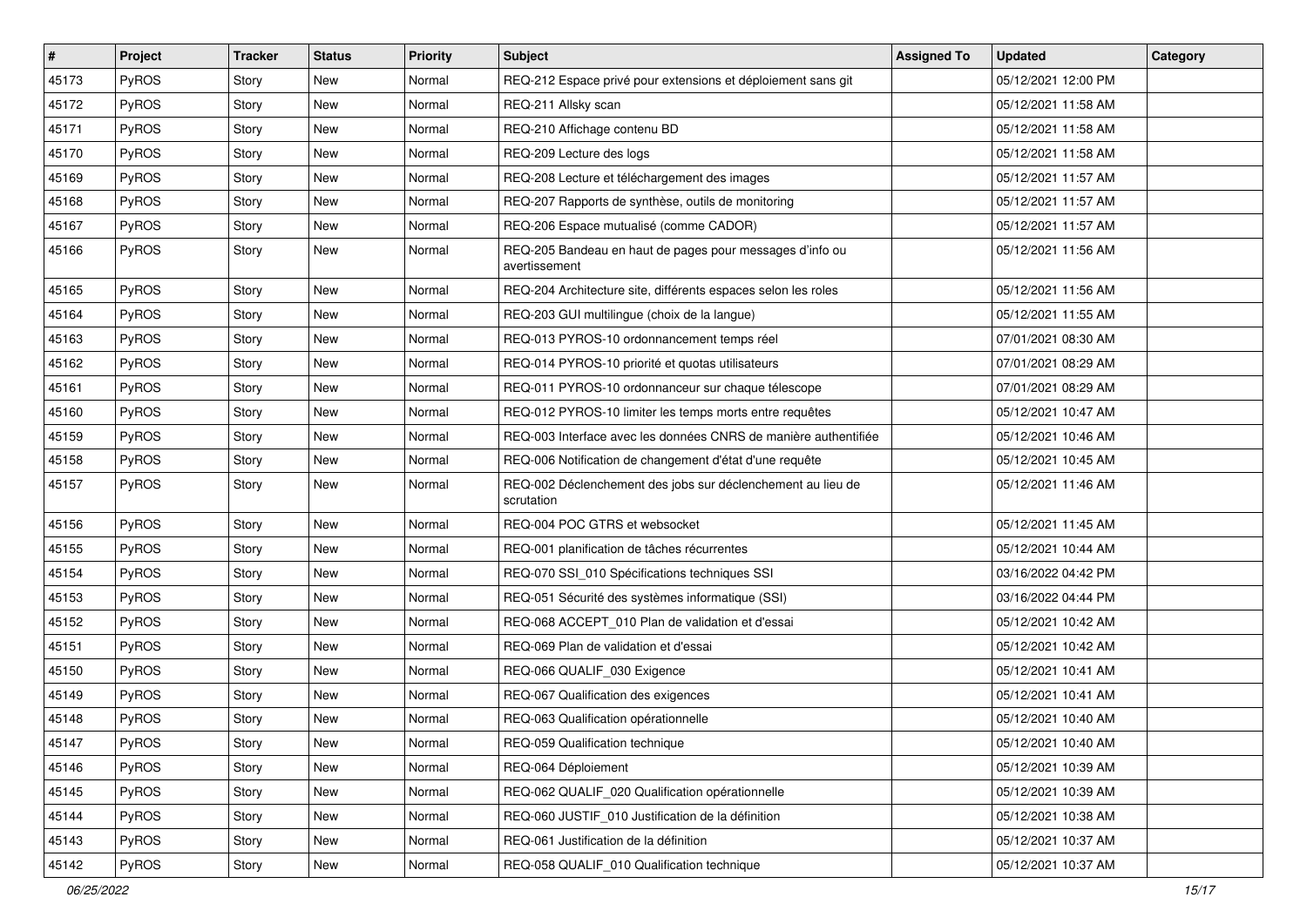| #     | Project      | <b>Tracker</b> | <b>Status</b> | <b>Priority</b> | Subject                                                                                 | <b>Assigned To</b> | <b>Updated</b>      | Category |
|-------|--------------|----------------|---------------|-----------------|-----------------------------------------------------------------------------------------|--------------------|---------------------|----------|
| 45141 | PyROS        | Story          | <b>New</b>    | Normal          | REQ-056 INTERFACE_010 Interfaçage avec PyROS                                            |                    | 05/12/2021 10:36 AM |          |
| 45140 | PyROS        | Story          | New           | Normal          | REQ-057 Interfaçage avec TAROT NC                                                       |                    | 05/12/2021 10:36 AM |          |
| 45139 | <b>PyROS</b> | Story          | New           | Normal          | REQ-054 Documentation et Formation                                                      |                    | 05/12/2021 10:35 AM |          |
| 45138 | PyROS        | Story          | <b>New</b>    | Normal          | REQ-055 ERGO 040 Documentation                                                          |                    | 05/12/2021 10:35 AM |          |
| 45137 | PyROS        | Story          | <b>New</b>    | Normal          | REQ-053 ERGO_030 Formation                                                              |                    | 05/12/2021 10:35 AM |          |
| 45136 | PyROS        | Story          | New           | Normal          | REQ-052 ERGO_020 Operabilité                                                            |                    | 05/12/2021 10:34 AM |          |
| 45135 | PyROS        | Story          | <b>New</b>    | Normal          | REQ-050 SURETE 260 Système informatique (SSI)                                           |                    | 03/16/2022 04:42 PM |          |
| 45134 | <b>PyROS</b> | Story          | New           | Normal          | REQ-043 SURETE_180 Sécurité des personnes : lumière                                     |                    | 05/12/2021 10:33 AM |          |
| 45133 | PyROS        | Story          | New           | Normal          | REQ-042 SURETE_170 Sécurité des personnes : système d'arrêt<br>automatique              |                    | 05/12/2021 10:33 AM |          |
| 45132 | PyROS        | Story          | <b>New</b>    | Normal          | REQ-031 SURETE 040 Automatisation du bâtiment                                           |                    | 05/12/2021 10:32 AM |          |
| 45131 | PyROS        | Story          | <b>New</b>    | Normal          | REQ-049 SURETE 250 Transfert des données                                                |                    | 03/16/2022 04:16 PM |          |
| 45130 | PyROS        | Story          | New           | Normal          | REQ-047 SURETE_240 Sauvegarde des données brutes                                        |                    | 03/16/2022 04:42 PM |          |
| 45129 | <b>PyROS</b> | Story          | New           | Normal          | REQ-046 SURETE_210 Arrêt du système en cas de condition<br>météorologiques défavorables |                    | 03/16/2022 04:42 PM |          |
| 45128 | PyROS        | Story          | New           | Normal          | REQ-045 SECURITE_200 Système d'alerte                                                   |                    | 03/16/2022 04:42 PM |          |
| 45127 | <b>PyROS</b> | Story          | New           | Normal          | REQ-044 SURETE 190 Sécurité des personnes : système d'arrêt<br>d'urgence                |                    | 05/12/2021 10:30 AM |          |
| 45126 | PyROS        | Story          | <b>New</b>    | Normal          | REQ-048 sauvegarde des données brutes                                                   |                    | 03/16/2022 04:43 PM |          |
| 45125 | PyROS        | Story          | <b>New</b>    | Normal          | REQ-041 information sur les composants (ajout)                                          |                    | 05/12/2021 10:29 AM |          |
| 45124 | PyROS        | Story          | New           | Normal          | REQ-038 focalisation, alignement,                                                       |                    | 05/12/2021 10:29 AM |          |
| 45123 | PyROS        | Story          | <b>New</b>    | Normal          | REQ-036 logiciel pour la maintenance à distance                                         |                    | 05/12/2021 10:28 AM |          |
| 45122 | PyROS        | Story          | <b>New</b>    | Normal          | REQ-032 automatisation du bâtiment et du télescope                                      |                    | 05/12/2021 10:27 AM |          |
| 45121 | <b>PyROS</b> | Story          | New           | Normal          | REQ-009 requêtes de calibration                                                         |                    | 05/12/2021 10:54 AM |          |
| 45120 | PyROS        | Story          | <b>New</b>    | Normal          | REQ-017 Information sur les requêtes soumises par l'utilisateur                         |                    | 05/12/2021 10:55 AM |          |
| 45119 | PyROS        | Story          | <b>New</b>    | Normal          | REQ-008 requêtes SST flexibles                                                          |                    | 05/12/2021 10:54 AM |          |
| 45118 | PyROS        | Story          | New           | Normal          | REQ-016 informations sur les composants de l'observatoire                               |                    | 05/12/2021 10:55 AM |          |
| 45117 | PyROS        | Story          | <b>New</b>    | Normal          | REQ-019 Mise à disposition des images et mesures                                        |                    | 05/12/2021 10:55 AM |          |
| 45116 | PyROS        | Story          | New           | Normal          | REQ-039 SURETE_160 Sauvegarde des pannes                                                |                    | 05/12/2021 10:56 AM |          |
| 45115 | <b>PyROS</b> | Story          | New           | Normal          | REQ-035 SURETE 130 Maintenance à distance                                               |                    | 05/12/2021 10:56 AM |          |
| 45114 | PyROS        | Story          | New           | Normal          | REQ-021 FONC 020 Saut en déclinaison entre chaque image                                 |                    | 05/12/2021 10:15 AM |          |
| 45113 | PyROS        | Story          | New           | Normal          | REQ-024 FONC 080 Directions et trajectoires accessibles                                 |                    | 05/12/2021 10:11 AM |          |
| 45112 | PyROS        | Story          | New           | Normal          | REQ-023 FONC 030 Délai de reprogrammation                                               |                    | 05/12/2021 10:00 AM |          |
| 45103 | PyROS        | Story          | New           | Normal          | REQ-033 SURETE 050 Prise en compte de la météo                                          |                    | 03/16/2022 04:42 PM |          |